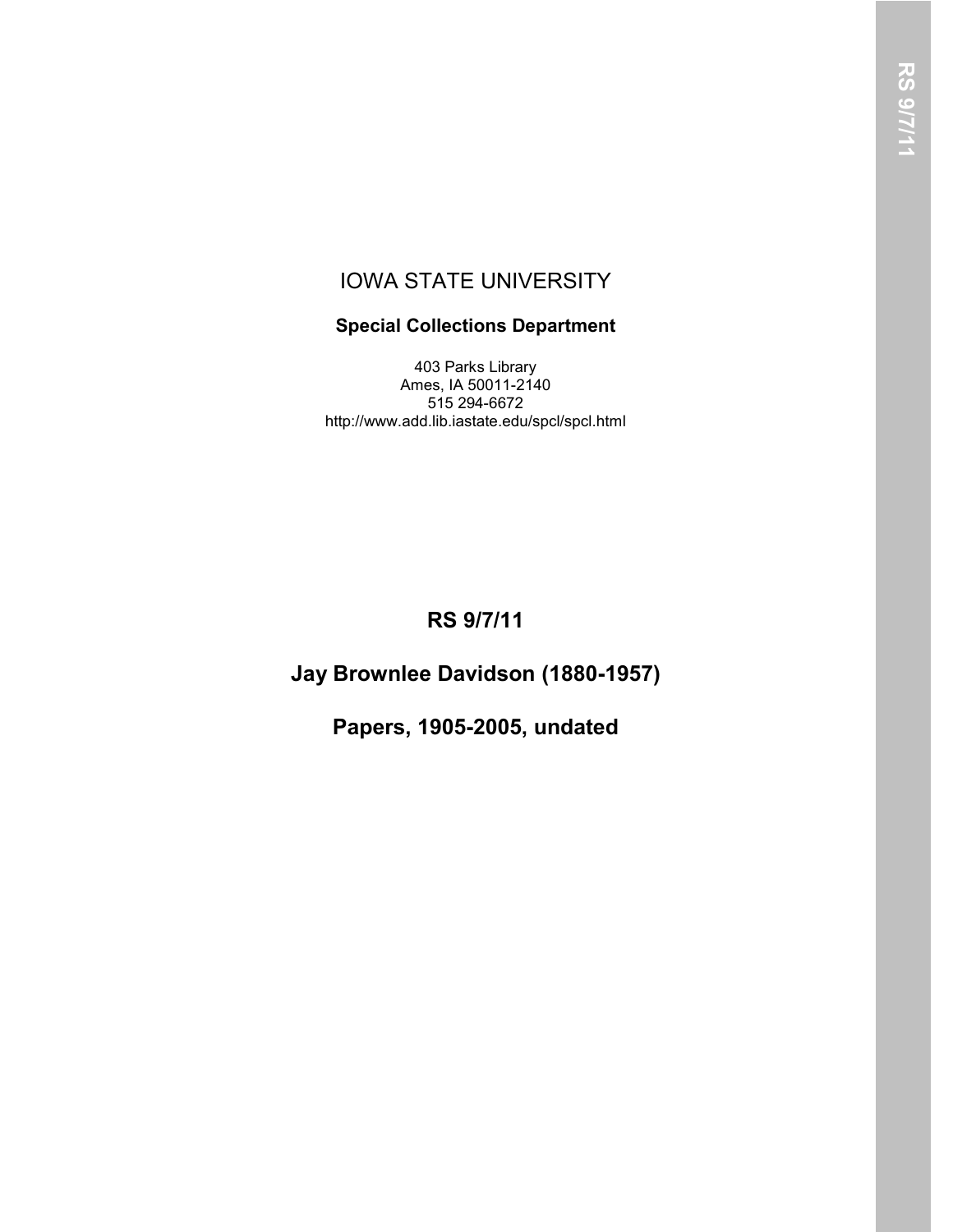### **Descriptive summary**

| Davidson, Jay Brownlee (1880-1957)                                                       |
|------------------------------------------------------------------------------------------|
| Papers                                                                                   |
| 1905-2005, undated                                                                       |
| 20.16 linear feet (35 document boxes, 6 half-document boxes, and 10<br>photograph boxes) |
| RS 9/7/11                                                                                |
| University Archives, Special Collections Department, Iowa State<br>University.           |
|                                                                                          |

### **Administrative information**

| access:                | Open for research                                                                                          |
|------------------------|------------------------------------------------------------------------------------------------------------|
| publication<br>rights: | <b>Consult Head, Special Collections Department</b>                                                        |
| preferred<br>citation: | Jay Brownlee Davidson Papers, RS 9/7/11, Special Collections<br>Department, Iowa State University Library. |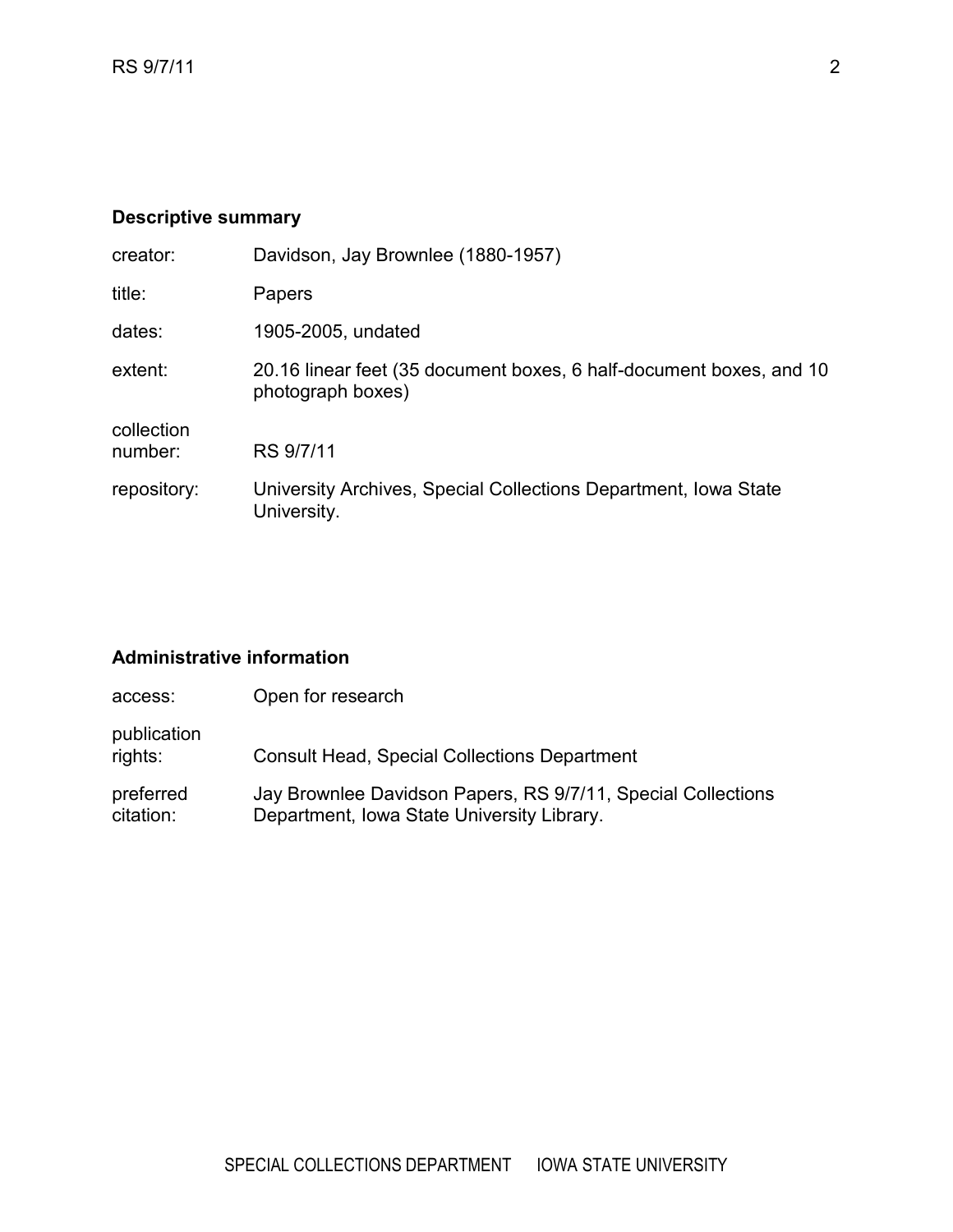### **Abstract**

Jay Brownlee Davidson was born February 15, 1880 in Nebraska. He joined the faculty of Iowa State College (University) as Assistant Professor (1905-1907) in charge of agricultural engineering. Aside from several years spent teaching in California (1915- 1919), Davidson spent the next 50 years at Iowa State as Professor (1907-1956) and Head (1907-1946) of the Department of Agricultural Engineering. Davidson became internationally renowned as an expert on agricultural mechanization and worked on projects throughout the United States, Russia, and China. He organized the American Society of Agricultural Engineers, in 1907, and served as its first president. For his achievements in advancing agricultural mechanization, Jay B. Davidson is considered to be the "Father of Agricultural Engineering". This collection includes correspondence, articles, papers, lectures and addresses, bibliographies, biographical information, citations and letters of tribute, photographs, and printed materials regarding agricultural machinery. The papers also include a pictorial record of Davidson's trips to the Soviet Union, Europe, and China. In addition, the collection contains correspondence relating to dynamometers.

#### **Biographical note**

Jay Brownlee Davidson was born February 15, 1880 in Nebraska. He graduated from the University of Nebraska with a bachelor's degree (1904) in mechanical engineering. After his graduation, Davidson worked a short while at his alma mater as an instructor in Farm Mechanics before coming to Iowa State College (University) in the summer of 1905. He joined the faculty as assistant professor in charge of agricultural engineering, filling the vacancy left by the departure of Clarence J. Zintheo.

Under Davidson's guidance, agricultural engineering grew from a supplemental program for engineering students to a full four-year curriculum by 1908. Davidson received full professorship in 1907 and served as head of agricultural engineering until 1915, when he left to take a similar position with the University of California at Davis. He returned to Iowa State in 1919 as head of agricultural engineering, continuing in this position until 1946. Davidson retired from the faculty in 1956. He passed away May 8, 1957.

In addition to his work for Iowa State, Davidson became an internationally acclaimed consultant on agricultural mechanization. He worked on projects throughout the United States, Russia, and China. He also was responsible for the organization of the American Society of Agricultural Engineers, in 1907, and served as its first president. In addition, he received the second McCormick Gold Medal. For his achievements in advancing agricultural mechanization, Jay B. Davidson is considered to be the "Father of Agricultural Engineering".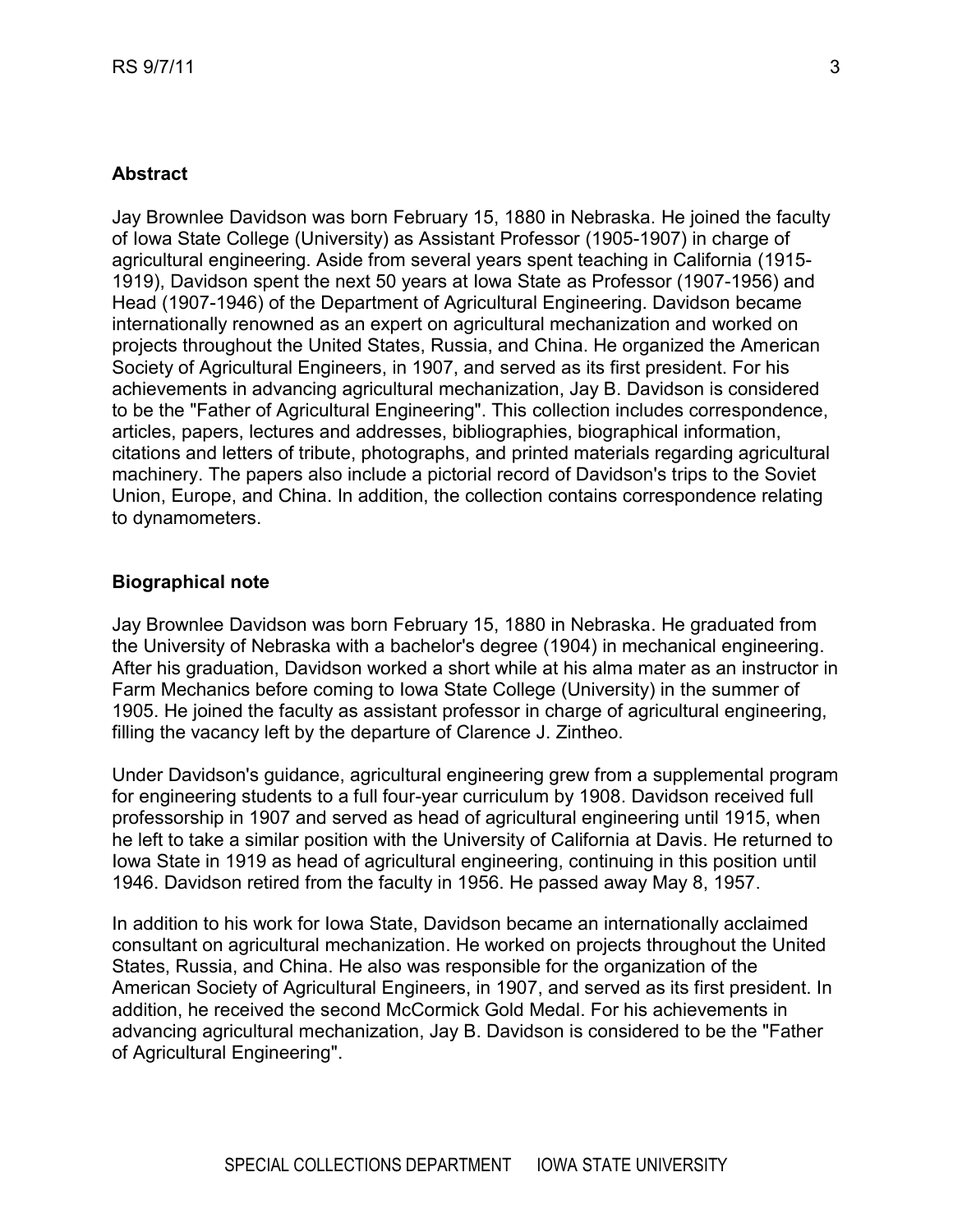### **Collection description**

The collection (1905-1964, undated) includes correspondence, articles, papers, lectures and addresses, bibliographies, biographical information, citations and letters of tribute, photographs, and printed materials regarding agricultural machinery. The papers also include a pictorial record of Davidson's trips to the Soviet Union (1929-1930); Europe, including the International Congress of Rural Engineering (1935); and China (1947- 1949). In addition, the collection contains correspondence from 1912-1917 relating to dynamometers. Correspondents include T. R. Agg, Robert Earle Buchanan, Charles E. Friley, Ernest W. Lindstrom, the Allis-Chalmers Manufacturing Company, the American Society of Agricultural Engineers, J. I. Case Company, Caterpillar Tractor Company, the Committee on Transport Wheel Study (1937-1941), and Deere & Company.

#### **Organization**

The collection is comprised of eleven series:

- Series 1: Biographical [Information, 1904-2005, undated \(alphabetical\)](#page-4-0)
- Series 2: [Correspondence, 1905-1946, undated](#page-5-0) (alphabetical)
- Series 3: Articles, Speeches, and [Writings, 1902-1950, undated](#page-8-0) (chronological)
- Series 4: [Research Subject Files, 1879-1931, undated \(original order\)](#page-12-0)
- Series 5: [Research Photographs, 1904-1940, undated](#page-16-0) (original order)
- Series 6: [Agricultural Engineering Photographs,](#page-23-0) 1904-1932, undated (alphabetical)
- [Series 7: American Society of Agricultural Engineers, 1926-1957, undated](#page-24-0)  [\(alphabetical\)](#page-24-0)
- Series 8: Research [and Travel, 1904-1949 \(alphabetical\)](#page-26-0)
- [Series 9: Iowa State University and Departmental Files, 1905-1955, undated](#page-27-0)  [\(alphabetical\)](#page-27-0)
- Series 10: [Slides, undated \(original order\)](#page-30-0)
- Series 11: [Negatives, 1905-1915, undated \(original order\)](#page-31-0)

Series 4 and 5 have been arranged according to Davidson's decimal filing system, which can be used to relate articles and clippings with corresponding photographs of the same subject matter. For the most part, the other agricultural engineering photographs and documents have been arranged alphabetically. The slides and negatives have been left in original order.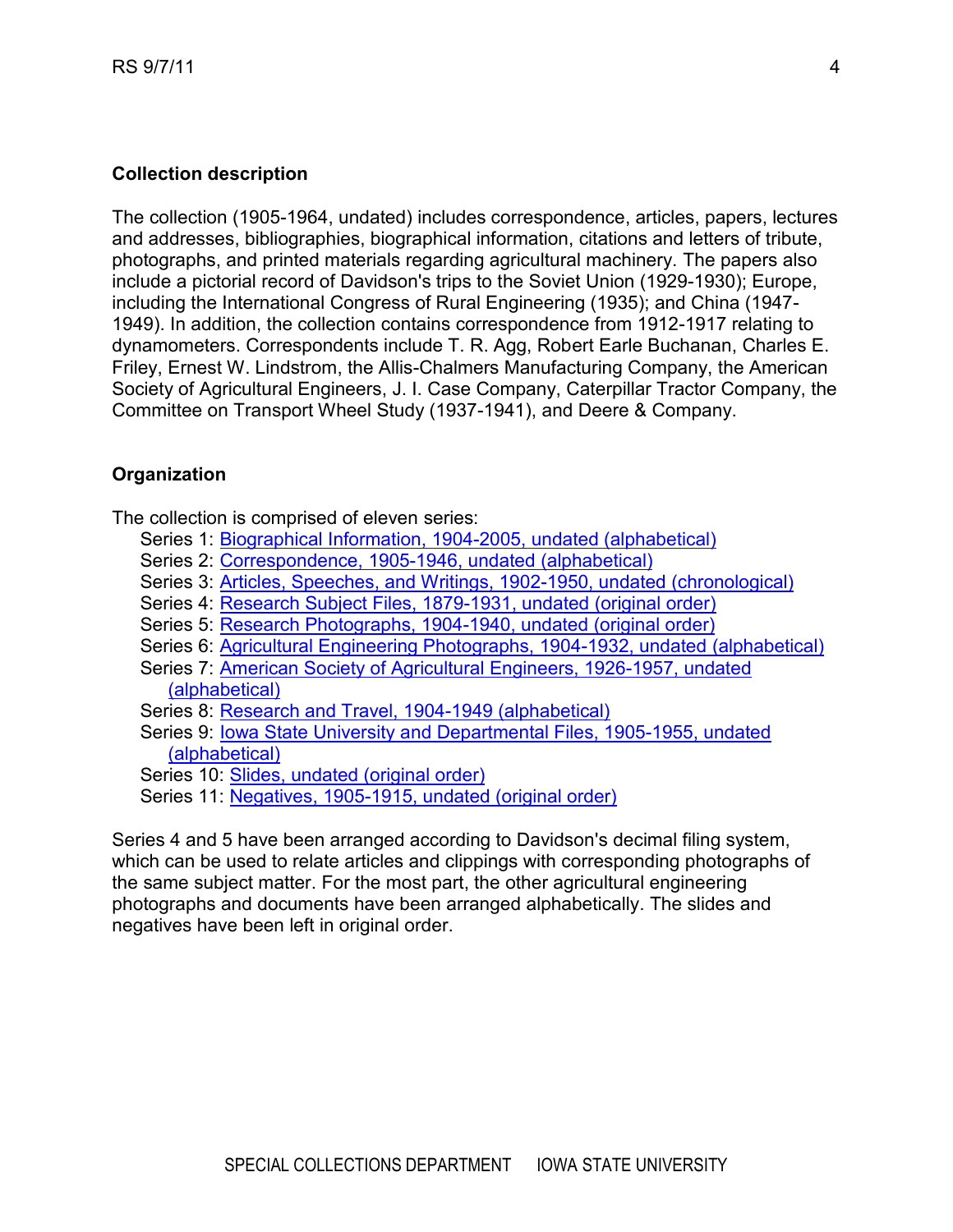- <span id="page-4-0"></span>**Series 1** Biographical Information **1904-2005, undated**
- extent: 0.42 linear feet (15 folders)
- description: This series contains various materials relating to the life and work of Jay B. Davidson. Papers include biographic information about Davidson's biographies, business cards, family biography, various diplomas, news clippings, and photographs. Finally, this series holds articles, letters, and pictures on Davidson's life.

| <b>Box</b> | <b>Folder</b>  | <b>Title</b>                                                                                              | <b>Dates</b>          |
|------------|----------------|-----------------------------------------------------------------------------------------------------------|-----------------------|
| 33         | 1              | Biographies about Davidson                                                                                | 1926-1958             |
| 33         | $\overline{2}$ | <b>Business cards</b>                                                                                     | undated               |
| 33         | 3              | Caricature from the Bomb (lowa State yearbook)                                                            | undated               |
| 33         | 4              | Davidson memorial scholarship                                                                             | 1957-1964             |
| 33         | 5              | Diplomas and certificates                                                                                 | 1921-1955             |
| 33         | 6              | Family news clippings and biography                                                                       | 2002-2005             |
| 35         | 1              | General information                                                                                       | 1925-1968,<br>undated |
| 33         | $\overline{7}$ | Letters of condolence                                                                                     | 1957                  |
| 33         | 8              | News clippings and biographies                                                                            | 1919-1994             |
| 35         | 4              | News clippings                                                                                            | 1919-1994             |
| 33         | 9              | Photographs of Davidson, including one with his wife                                                      | 1904-1951,<br>undated |
| 33         | 10             | Photograph of Davidson Portrait by Othmar Hoffler (1<br>color photograph; includes biography of Davidson) | 1950s circa           |
| 33         | 31             | Photographs of Margaret Davidson (7 color slides)                                                         | 1988                  |
| 35         | 10             | Sigma Tall Fraternity: Programs, handouts, and news<br>clippings                                          | 1924-1954             |
| 54         | 23             | Davidson Residence Photographs and Brochure (12 b/w<br>photographs)                                       | 2004,<br>undated      |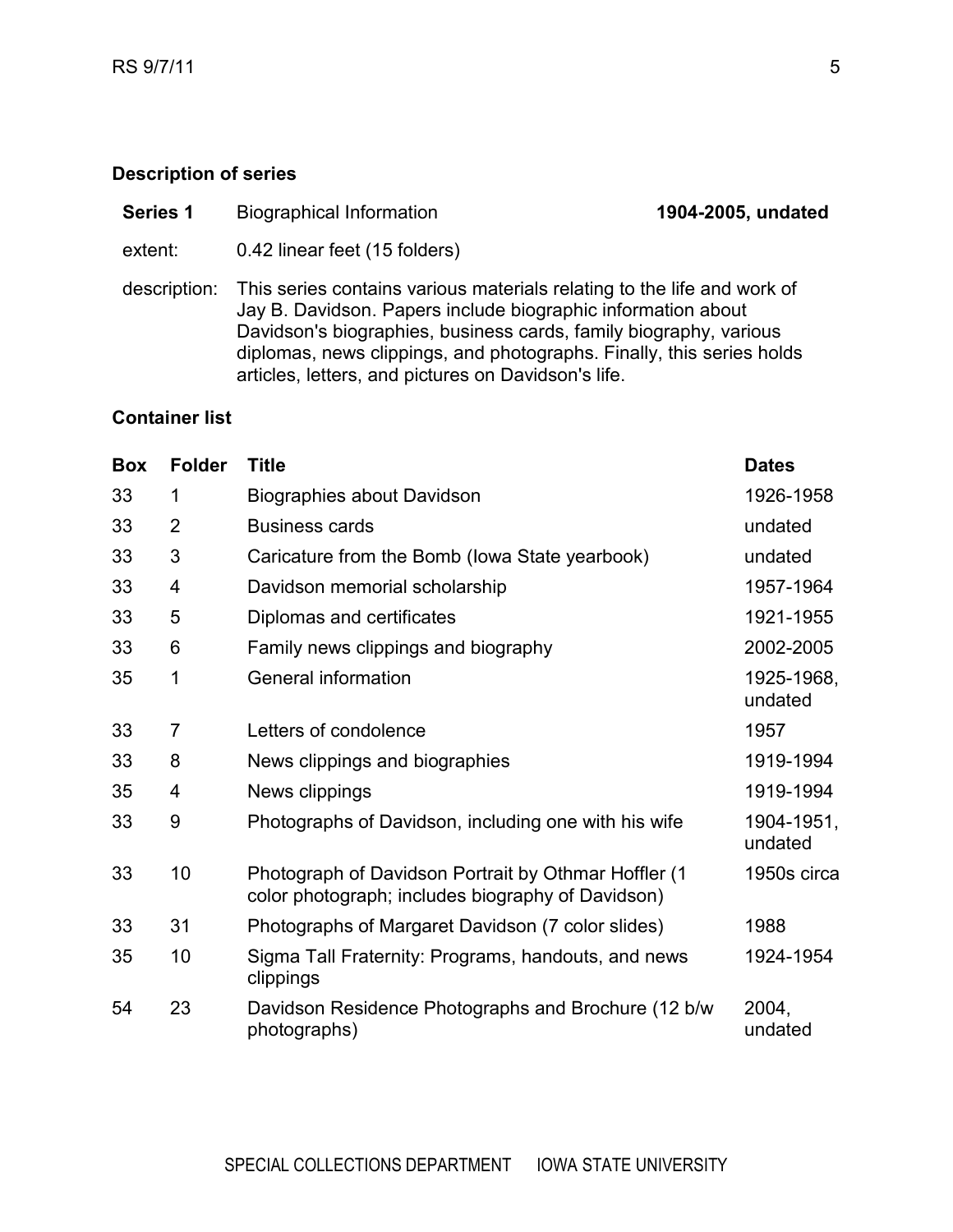#### <span id="page-5-0"></span>**Series 2 Correspondence 1905-1946 undated**

extent: 4.62 linear feet (11 document boxes)

description: This series consists of incoming and outgoing letters regarding Davidson's work. Davidson corresponded with numerous companies including Allis Chalmers, Caterpillar Tractor Company, J.I. Case Company, International Harvester, Iowa Tractor and Implement Company, and the John Deere Plow Company. He also corresponded with members of Iowa State University (known previously as Iowa State College), University of Wisconsin, University of Idaho, and the United States Department of Agriculture (USDA).

| <b>Box</b>     | <b>Folder</b>  | <b>Title</b>                                                          | <b>Dates</b> |
|----------------|----------------|-----------------------------------------------------------------------|--------------|
| 1              | 1              | Advance-Rumley Co.                                                    | 1932         |
| 1              | $2 - 11$       | Agg, T.R., (Engineering Dean)                                         | 1931-1946    |
| 34             | 18             | <b>Agricultural Club</b>                                              | 1909-1926    |
| $\overline{2}$ | $1 - 9$        | <b>Agricultural Experiment Station, Ames</b>                          | 1935-1946    |
| 3              | 4              | Agriculture Extension Service Committee on Review                     | 1932-1933    |
| 3              | $1 - 3$        | <b>Agriculture Extension Service, Ames</b>                            | 1933-1946    |
| 3              | $5-6$          | <b>Allis Chalmers</b>                                                 | 1940-1946    |
| 3              | $7 - 11$       | <b>American Society of Agricultural Engineers</b>                     | 1931-1935    |
| 4              | $1 - 10$       | <b>American Society of Agricultural Engineers</b>                     | 1935-1946    |
| 5              | $1 - 4$        | American Society of Agricultural Engineers: transport<br>wheels study | 1937-1941    |
| 5              | 5              | Barger, E.L. and Harry Ferguson, Inc.                                 | 1943-1944    |
| 11             | 1              | Bonebright, H.B.                                                      | 1908-1909    |
| 10             | 13             | Brazil Hollow Brick and Tile Co.                                      | 1912-1913    |
| 5              | 6              | Buchanan, R.E.                                                        | 1931-1932    |
| 5              | $\overline{7}$ | Buchanan, R.E., and Lindstrom, S.W.                                   | 1945-1946    |
| 10             | 9              | Buffalo Sales Co.                                                     | 1912         |
| 5              | $8-9$          | Case, J.I., Co.,                                                      | 1940-1946    |
| 5              | 10             | Caterpillar Tractor Co.                                               | 1930         |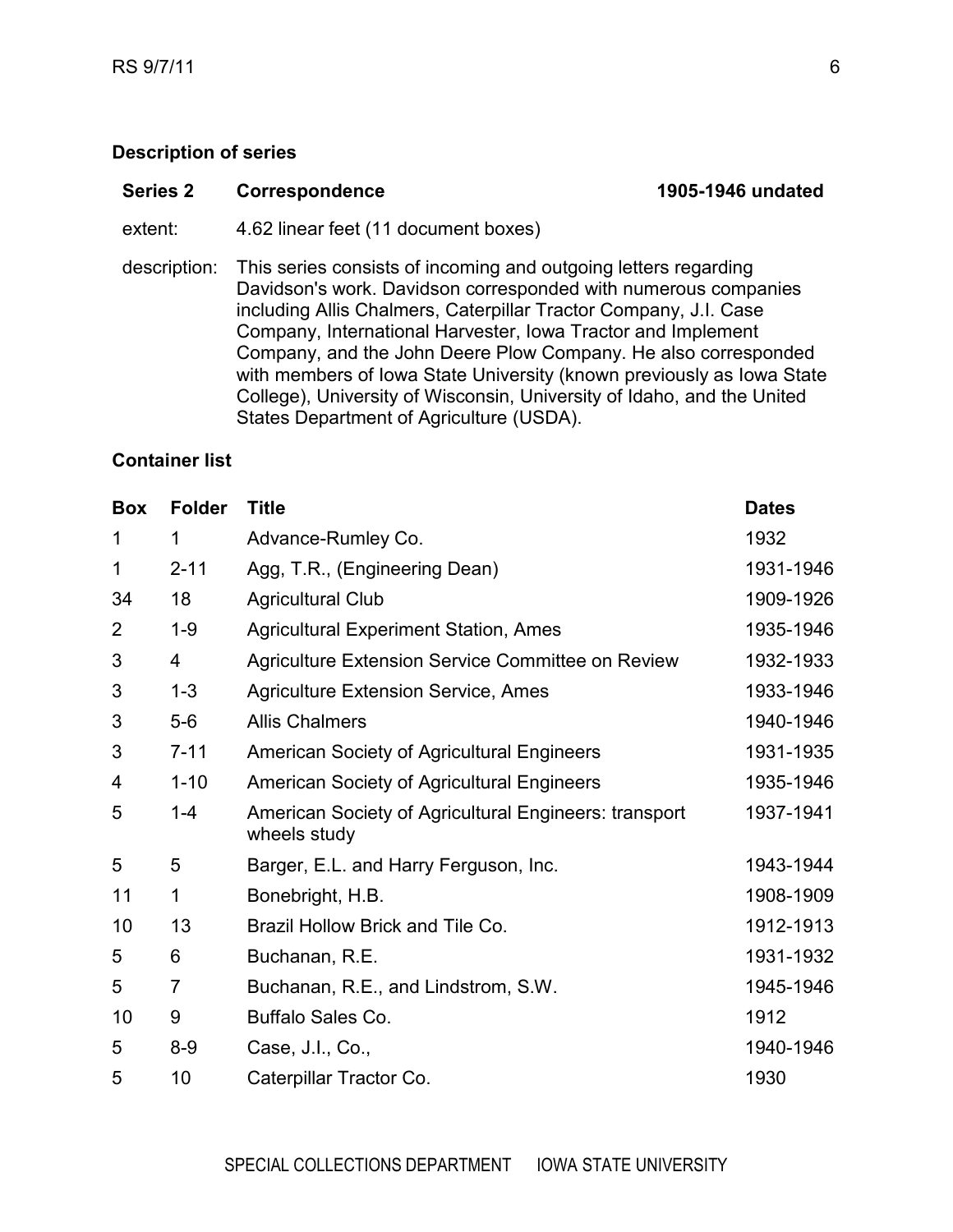| <b>Box</b>     | <b>Folder</b>  | <b>Title</b>                                                          | <b>Dates</b> |
|----------------|----------------|-----------------------------------------------------------------------|--------------|
| 35             | 1              | Curtiss, C.F.                                                         | 1907, 1912   |
| 10             | 10             | Curtiss, C.F.                                                         | 1909-1927    |
| 5              | 11             | Curtiss, C.F.                                                         | 1931-1932    |
| 34             | 19             | Davidson home                                                         | 1911         |
| 5              | 12             | Davidson, J.B.: interdepartmental affairs                             | 1912-1946    |
| 6              | $1 - 2$        | Deere, John, Plow Co.                                                 | 1940-1944    |
| 6              | 3              | Douglas Fir Plywood Association                                       | 1940-1941    |
| 6              | $4 - 5$        | Dynamometer Correspondence, includes<br>blueprints and permanent data | 1912-1917    |
| 6              | $6 - 7$        | Farm Machinery Prices                                                 | 1932-1933    |
| 10             | 11             | Farmer's Cooperative Brick and Tile Co.                               | 1913         |
| 6              | 8              | Ferguson, Harry, Inc.                                                 | 1945-1946    |
| 6              | 9              | Friley, Charles E.                                                    | 1935-1941    |
| 7              | 1              | Gregg, H.C.                                                           | undated      |
| 34             | 1              | Holden, Perry G.                                                      | 1905-1907    |
| $\overline{7}$ | $2 - 3$        | Hughes, R.M.                                                          | 1931-1935    |
| 34             | $\overline{2}$ | Imperial Oil Company, Limited                                         | 1911         |
| 7              | $4 - 5$        | <b>International Harvester</b>                                        | 1928-1946    |
| 7              | 6              | Iowa Association of Mutual Insurance Associations                     | 1940-1941    |
| 7              | 7              | <b>Iowa Mutual Tornado Insurance Association</b>                      | 1940-1941    |
| 7              | 8              | Iowa Retail Farm Equipment Association                                | 1945-1946    |
| 7              | 9              | lowa Tractor and Implement Co.                                        | 1945-1946    |
| 34             | 3              | Iverson, George                                                       | 1911         |
| 34             | 4              | John Wiley and Sons: Agricultural Engineering Series                  | 1915-1921    |
| 34             | 5              | John Wiley and Sons: Agricultural Engineering Series                  | 1922         |
| 34             | 6              | John Wiley and Sons: Agricultural Engineering Series                  | 1923         |
| 34             | $\overline{7}$ | John Wiley and Sons: Agricultural Engineering Series                  | 1924         |
| 7              | $10 - 12$      | Kildee, H.H.                                                          | 1931-1934    |
| 8              | $1 - 7$        | Kildee, H.H.                                                          | 1934-1946    |
| 34             | 8              | King, M.L.                                                            | 1910         |
| 8              | 8              | Knapp, Herman                                                         | 1932-1933    |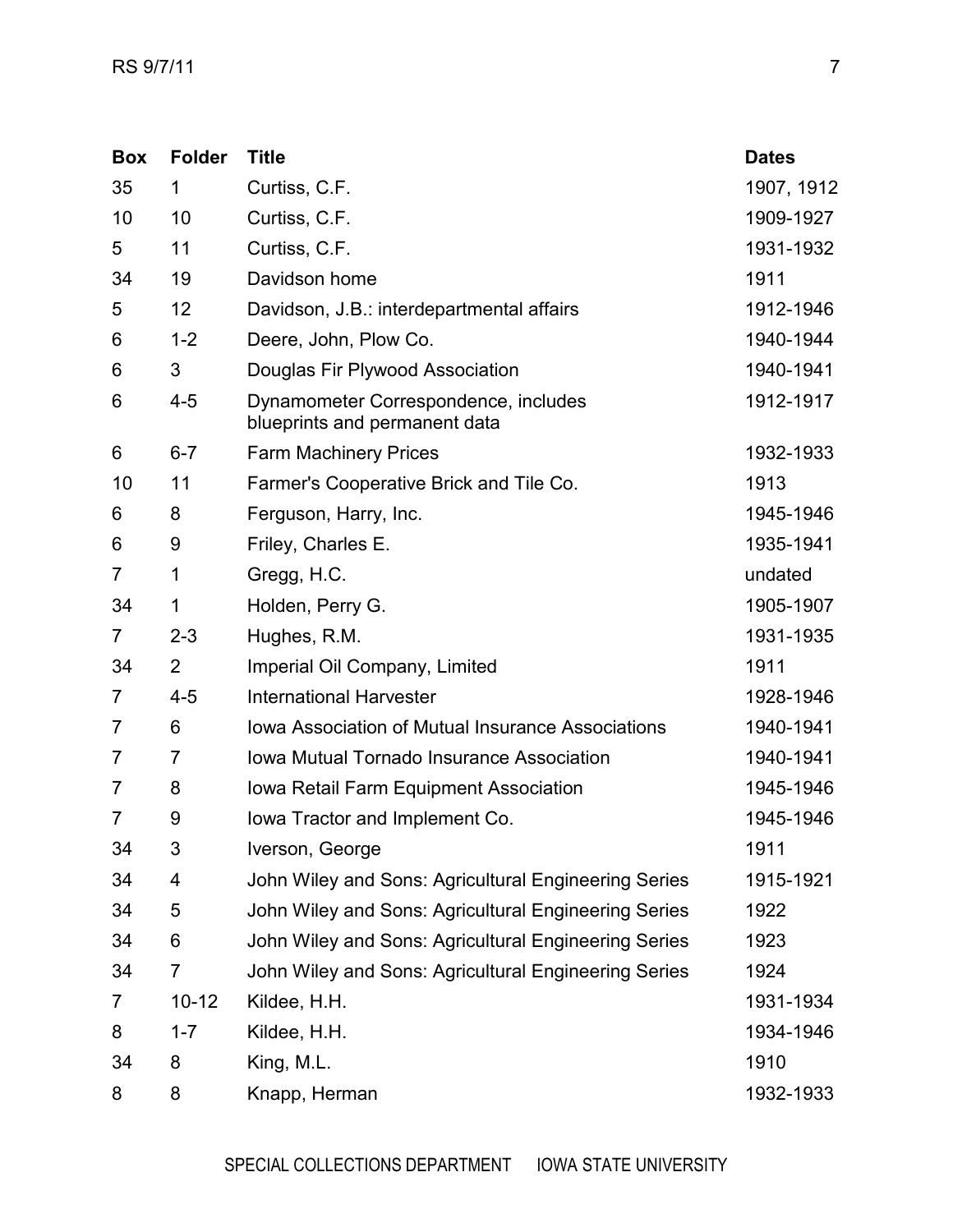| <b>Box</b> | <b>Folder</b>  | <b>Title</b>                                                              | <b>Dates</b>          |
|------------|----------------|---------------------------------------------------------------------------|-----------------------|
| 34         | 9              | Lake Cotrill Brick and Tile Co.                                           | 1911                  |
| 8          | 9              | Letters asking for advice                                                 | 1943-1944             |
| 8          | $10 - 11$      | Low Cost Housing Committee (Iowa State College)                           | 1935-1936             |
| 34         | 10             | M. Rumley Co.                                                             | 1910                  |
| 34         | 11             | MacArthur Cement Products Co.                                             | 1915                  |
| 9          | 1              | Marston, Anson                                                            | 1923-1932             |
| 34         | 12             | Mason City Brick and Tile Co.                                             | 1912, 1913            |
| 9          | $\overline{2}$ | Massey-Harris, Co.                                                        | 1944                  |
| 9          | 3              | McKibben, Eugene                                                          | 1941                  |
| 9          | 4              | Minneapolis-Moline Power Implement Co.                                    | 1943-1944             |
| 9          | 5              | National Resources Planning Board, Regional<br>Development Program Report | 1944                  |
| 9          | 6              | New Idea Inc.                                                             | 1943-1944             |
| 9          | $\overline{7}$ | Oliver Farm Equipment Sales Co.                                           | 1940-1941             |
| 34         | 13             | Orange Judd Company                                                       | 1909, 1910            |
| 9          | 8              | Pammel, L.H.                                                              | 1910-1915             |
| 34         | 14             | Panama-Pacific Exposition                                                 | 1914                  |
| 34         | 15             | Pest control, mechanical: Corn borer and white grub                       | 1926-1927             |
| 9          | 9              | Platt, B.H.                                                               | 1944-1946             |
| 9          | 10             | <b>Portland Cement Association</b>                                        | 1943-1946             |
| 34         | 16             | <b>Position and Activities</b>                                            | 1909-1927             |
| 33         | 11             | Position and activities at Iowa State                                     | 1906-1931,<br>undated |
| 34         | 17             | Professional degrees in agricultural engineering                          | 1911-1926             |
| 9          | 11             | <b>Purdue University</b>                                                  | 1943-1944             |
| 9          | 12             | Republic Steel Corp.                                                      | 1943-1944             |
| 34         | 22             | Scoates, Daniel                                                           | 1912-1917             |
| 9          | 13             | Sears Roebuck and Co.                                                     | 1943-1944             |
| 34         | 20             | Sigma Tall                                                                | 1908                  |
| 10         | 12             | Stanton, E.W.                                                             | 1906                  |
| 34         | 21             | State Fair (lowa)                                                         | 1907-1927             |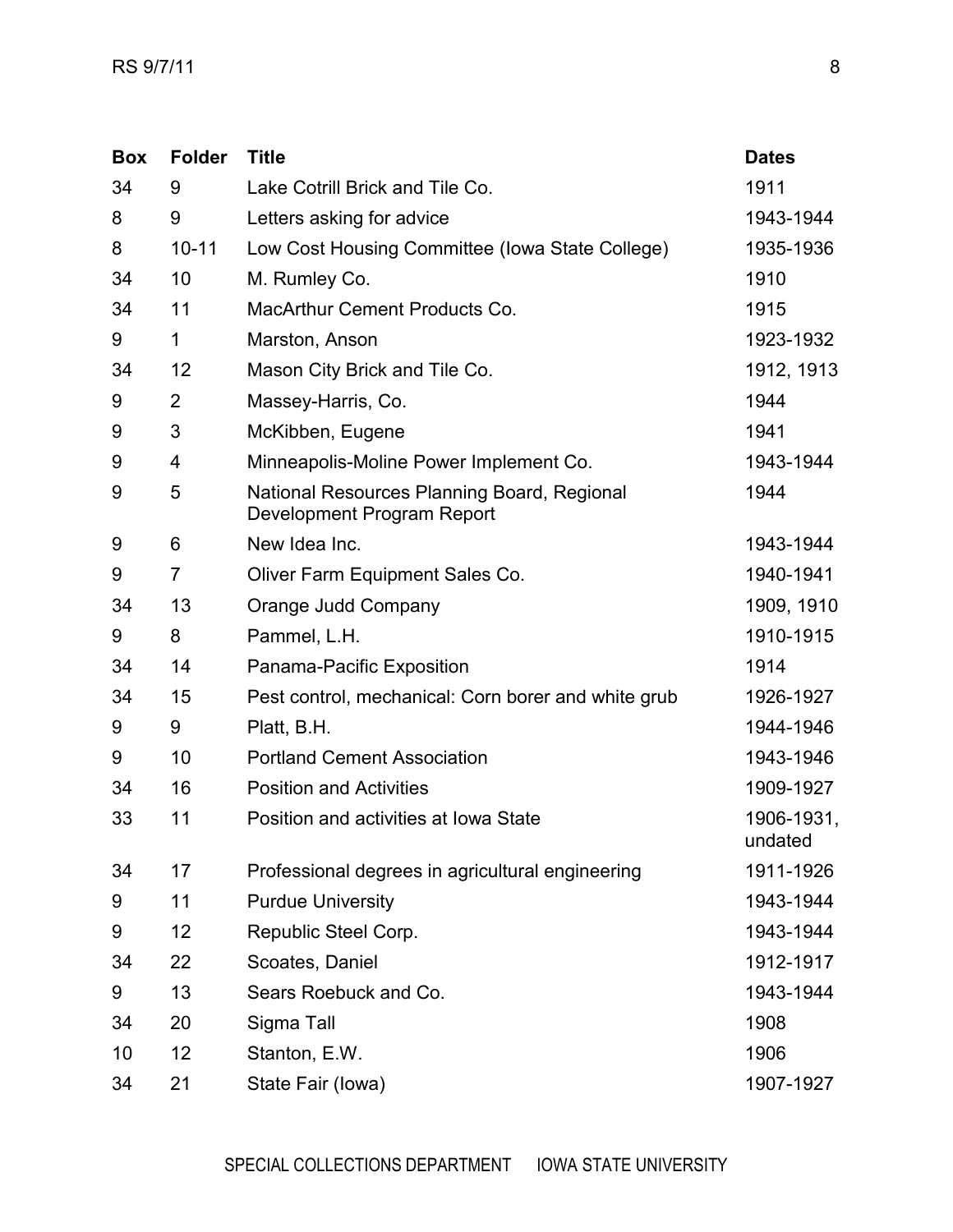| <b>Box</b> | <b>Folder</b> | <b>Title</b>                                                                                                    | <b>Dates</b> |
|------------|---------------|-----------------------------------------------------------------------------------------------------------------|--------------|
| 34         | 23            | Temperature controlled damper developed by Henry<br>Giese                                                       | 1925-1927    |
| 34         | 25            | United States Department of Agriculture                                                                         | 1905-1906    |
| 34         | 24            | United States Department of Agriculture                                                                         | 1907-1908    |
| 9          | $15 - 16$     | United States Department of Agriculture                                                                         | 1931-1936    |
| 9          | $14 - 18$     | United States Department of Agriculture                                                                         | 1931-1943    |
| 10         | $1 - 2$       | United States Department of Agriculture                                                                         | 1944-1946    |
| 33         | 12            | United States Department of Agriculture, Bureau of Public<br>Roads, Senior Agricultural Engineer Correspondence | 1925         |
| 10         | 3             | United States Department of Agriculture, re: Soil<br><b>Conservation Service</b>                                | 1935-1936    |
| 10         | $4 - 7$       | United States Department of Agriculture, Weekly Report<br>by Barre, H.J.                                        | 1941         |
| 10         | 8             | United States Department of Agriculture, Weekly Report<br>by Shedd, C.K.                                        | 1940-1941    |
| 11         | 2             | University of Idaho, re: Hobart Beresford                                                                       | 1940-1941    |
| 11         | 3             | University of Wisconsin                                                                                         | 1945-1946    |
| 34         | 26            | Zintheo, Clarence J.                                                                                            | 1908         |

<span id="page-8-0"></span>

| <b>Series 3</b> | <b>Articles, Speeches, and Writings</b>                                                                                                                                                                                                                                                                                                                                                                       | 1902-1950, undated |
|-----------------|---------------------------------------------------------------------------------------------------------------------------------------------------------------------------------------------------------------------------------------------------------------------------------------------------------------------------------------------------------------------------------------------------------------|--------------------|
| extent:         | 0.84 linear feet (2 document boxes)                                                                                                                                                                                                                                                                                                                                                                           |                    |
| description:    | This series contains a number of articles, speeches, and writings by<br>Jay B. Davidson. These include a number of articles on agricultural<br>engineering and other agricultural subjects. Furthermore, this series<br>contains several speeches by Davidson as well as a lecture notebook<br>of his class. Finally, it also holds news clippings on Davidson and<br>several writings by Davidson's students |                    |

|    | Box Folder | Title                             | <b>Dates</b> |
|----|------------|-----------------------------------|--------------|
| 35 | -3.        | Lecture Notebook: Physics Course  | 1902         |
| 11 | 42         | "Raising Water by Compressed Air" | 1904         |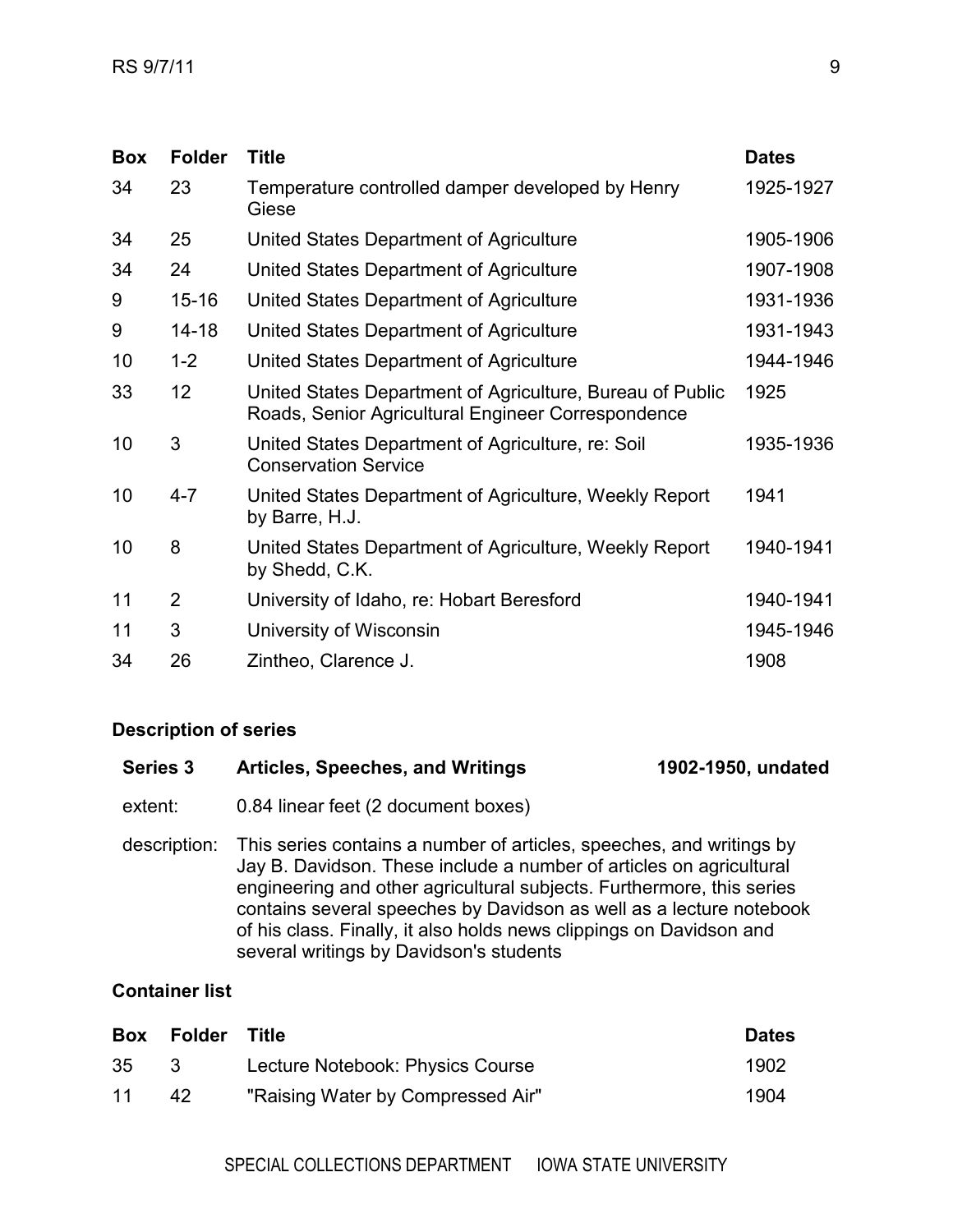| <b>Box</b> | <b>Folder</b> | <b>Title</b>                                                                                                                         | <b>Dates</b> |
|------------|---------------|--------------------------------------------------------------------------------------------------------------------------------------|--------------|
| 11         | 47            | "Steam Turbines"                                                                                                                     | 1904         |
| 11         | 4             | "Agricultural Engineering"                                                                                                           | 1906         |
| 11         | 5             | "Agricultural Engineering"                                                                                                           | 1913         |
| 11         | 18            | "Creamery Organization and Construction"                                                                                             | 1913         |
| 11         | 8             | "Agricultural Engineering as a Branch of Agricultural<br>Education in the State Colleges of the United States"                       | 1914         |
| 11         | 9             | "Agricultural Engineering as a Profession"                                                                                           | 1914         |
| 33         | 15            | "Agriculture and the Engineer"                                                                                                       | 1915         |
| 11         | 39            | "Moveable Hog Houses"                                                                                                                | 1916         |
| 33         | 23            | "How to Get Better Hay with much less Labor"                                                                                         | 1926         |
| 33         | 16            | "Are You Worth a Cent and a Half an Hour as a Motor"                                                                                 | 1927         |
| 33         | 24            | "L Block, a New and Cheaper Farm Building Idea"                                                                                      | 1927         |
| 33         | 28            | "Will The Combine Displace the Grain Binder"                                                                                         | 1927         |
| 33         | 25            | "Light on Electric Lighting"                                                                                                         | 1927 circa   |
| 11         | 43            | "Report of an Investigation of Experiments in Cornstalk<br>Harvesting for Industrial Purposes"                                       | 1928         |
| 11         | 32            | "Harvesting Cornstalks for Industrial Uses"                                                                                          | 1930         |
| 33         | 21            | "Harvesting Cornstalks For Industrial Uses," lowa<br><b>Agricultural Experiment Station Bulletin 74; includes</b><br>original images | 1930         |
| 33         | 22            | "How Successful Farming Helps the Implement Dealer"<br>and "Farm Machines for 1931"                                                  | 1931         |
| 33         | 27            | "Why Cultivate and How"                                                                                                              | 1932         |
| 33         | 26            | "Six Operations of Growing Corn in Pictures"                                                                                         | 1932-1941    |
| 11         | 13            | "Appraising Improvements in Farm Machines"                                                                                           | 1933         |
| 11         | 56            | "Wind Electric Plants"                                                                                                               | 1933         |
| 33         | 14            | "1934 Machines: Gains in Quality of Implements are<br>Noted"                                                                         | 1934         |
| 11         | 14            | "Basin Method of Planting Row Crops and a Basin Lister<br>Planter"                                                                   | 1935         |
| 11         | 52            | "Tractive Efficiency of the Farm Tractor"                                                                                            | 1935         |
| 33         | 18            | "Down Machinery Row for 1936"                                                                                                        | 1936         |
| 33         | 20            | "Easily They Roll Along"                                                                                                             | 1936         |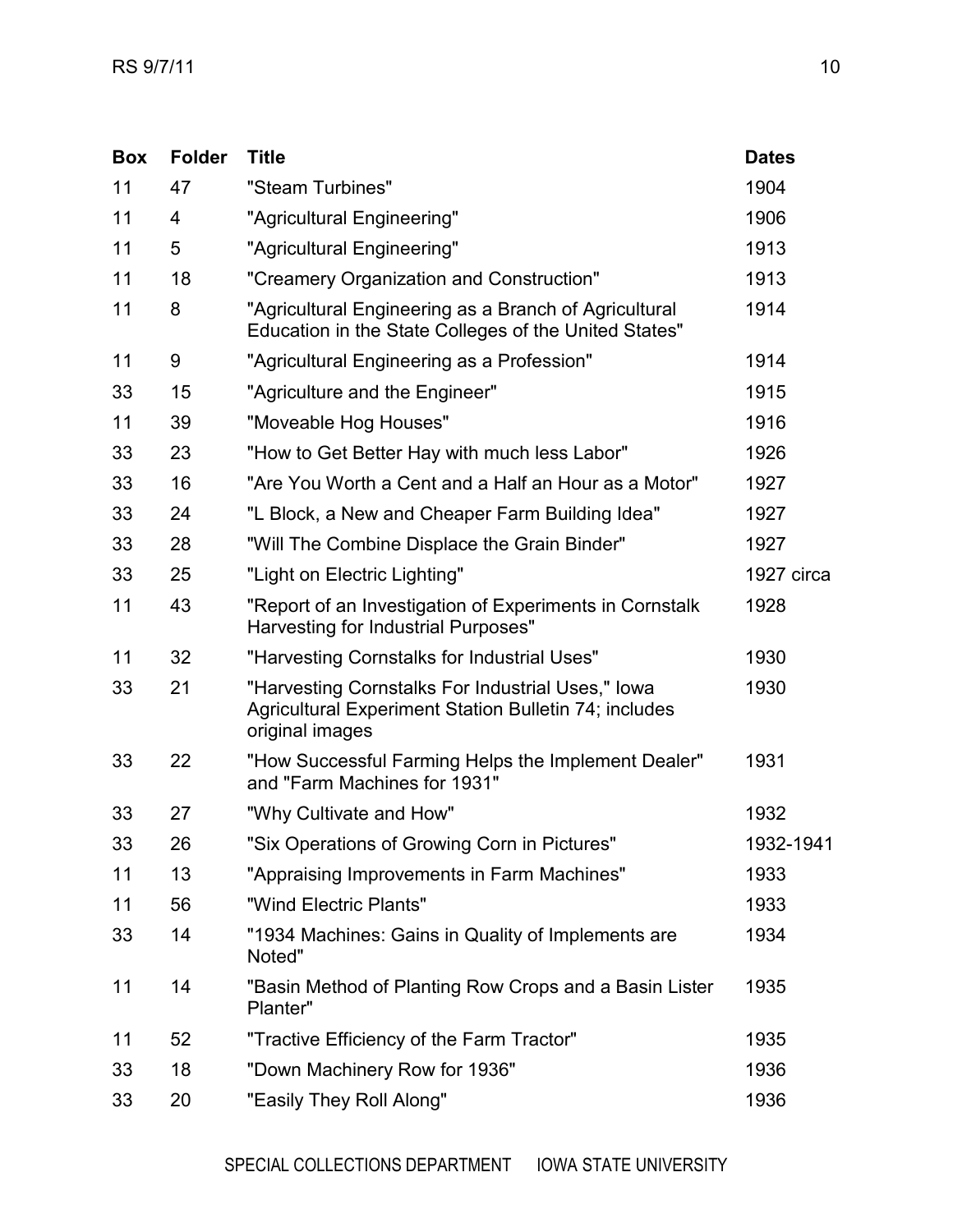| <b>Box</b> | <b>Folder</b> | <b>Title</b>                                                                           | <b>Dates</b> |
|------------|---------------|----------------------------------------------------------------------------------------|--------------|
| 11         | 24            | "Farm Equipment Research and Testing Stations in<br>Europe"                            | 1936         |
| 33         | 29            | "Wings in the Wind; Bring Welcome Electricity to Lighten<br>Farmer's Work"             | 1937         |
| 33         | 13            | "193 Out of 196 Owners Put an O.K. on Rubber-Tired<br>Tractors"                        | 1939         |
| 33         | 19            | "Down Machinery Row for 1941"                                                          | 1941         |
| 11         | 6             | "Agricultural Engineering"                                                             | 1944         |
| 33         | 17            | "Beat the weeds For More Bushels"                                                      | 1944         |
| 11         | 28            | "Farm Power"                                                                           | 1946         |
| 33         | 30            | "Researching Mechanical Farm Equipment" (speech)                                       | 1949         |
| 11         | 34            | "History of the American Society of Agricultural<br>Engineers"                         | 1950         |
| 11         | 10            | "Agricultural Engineering Faculty"                                                     | undated      |
| 11         | 7             | "Agricultural Engineering"                                                             | undated      |
| 11         | 11            | "Agriculture and the Engineer"                                                         | undated      |
| 11         | 12            | "Application of Power to Agriculture"                                                  | undated      |
| 11         | 15            | "Bursting of Clay Block Silos"                                                         | undated      |
| 11         | 16            | "Chilled Plows"                                                                        | undated      |
| 11         | 17            | "Common Grass Seeds and the Usual Method of<br>Harvesting"                             | undated      |
| 11         | 19            | "Development of Agricultural Engineering"                                              | undated      |
| 11         | 20            | "Ditching Machines and Implements"                                                     | undated      |
| 11         | 21            | "Early Days"                                                                           | undated      |
| 11         | 22            | "Economic Depression as a Challenge to the Agricultural<br>Engineer"                   | undated      |
| 11         | 23            | "Elements Effecting the Location of Manufactories of<br><b>Agricultural Equipment"</b> | undated      |
| 11         | 25            | "Farm Implements"                                                                      | undated      |
| 11         | 26            | "Farm Machinery and Its Relation to Agricultural<br>Development"                       | undated      |
| 11         | 27            | "Farm Machinery as a Social Element"                                                   | undated      |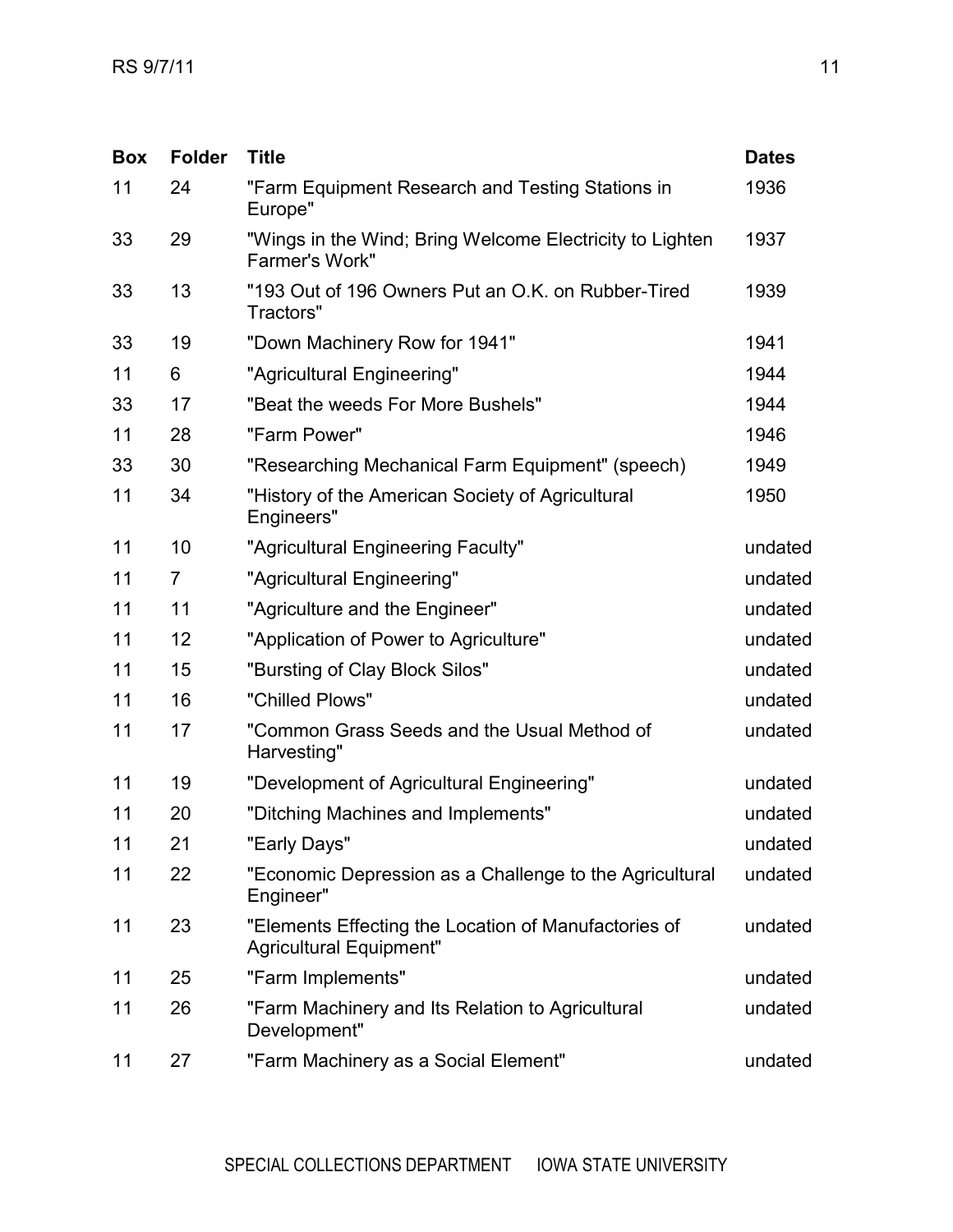| <b>Box</b> | <b>Folder</b> | <b>Title</b>                                                                                         | <b>Dates</b> |
|------------|---------------|------------------------------------------------------------------------------------------------------|--------------|
| 11         | 29            | "Farming Bonanza Farms without Draft Animals and the<br><b>Machinery Used"</b>                       | undated      |
| 11         | 30            | "Frederick Walter Ives"                                                                              | undated      |
| 11         | 31            | "Future of the Farm Tractor"                                                                         | undated      |
| 11         | 33            | "Haying Machinery"                                                                                   | undated      |
| 11         | 35            | "Horse as a Motor"                                                                                   | undated      |
| 11         | 36            | "Ice Houses"                                                                                         | undated      |
| 11         | 37            | "Investigate Tractor Value"                                                                          | undated      |
| 11         | 38            | "Iowa Silo"                                                                                          | undated      |
| 11         | 40            | "Principles of Tillage"                                                                              | undated      |
| 11         | 41            | "Quality Value Discussion"                                                                           | undated      |
| 11         | 44            | "Seeding Machinery"                                                                                  | undated      |
| 11         | 45            | "Shall We Discard Our Plows?"                                                                        | undated      |
| 11         | 46            | "State Aid for Drainage Work"                                                                        | undated      |
| 11         | 48            | "Suggested List of Agricultural Engineering Topics<br><b>Covering One Year"</b>                      | undated      |
| 11         | 49            | "Things New in Tractors"                                                                             | undated      |
| 11         | 50            | "Tillage Machinery"                                                                                  | undated      |
| 11         | 51            | "Traction Plowing"                                                                                   | undated      |
| 11         | 53            | "Twenty Years of Progress"                                                                           | undated      |
| 11         | 54            | "USDA"                                                                                               | undated      |
| 11         | 55            | "What the Farmer Wants in Service"                                                                   | undated      |
| 11         | 57            | "Winnipeg Motor Competition and the Modern Tractor"                                                  | undated      |
| 12         | 1             | Students' writings on successful farming of the future and<br>value, care, and application of manure | undated      |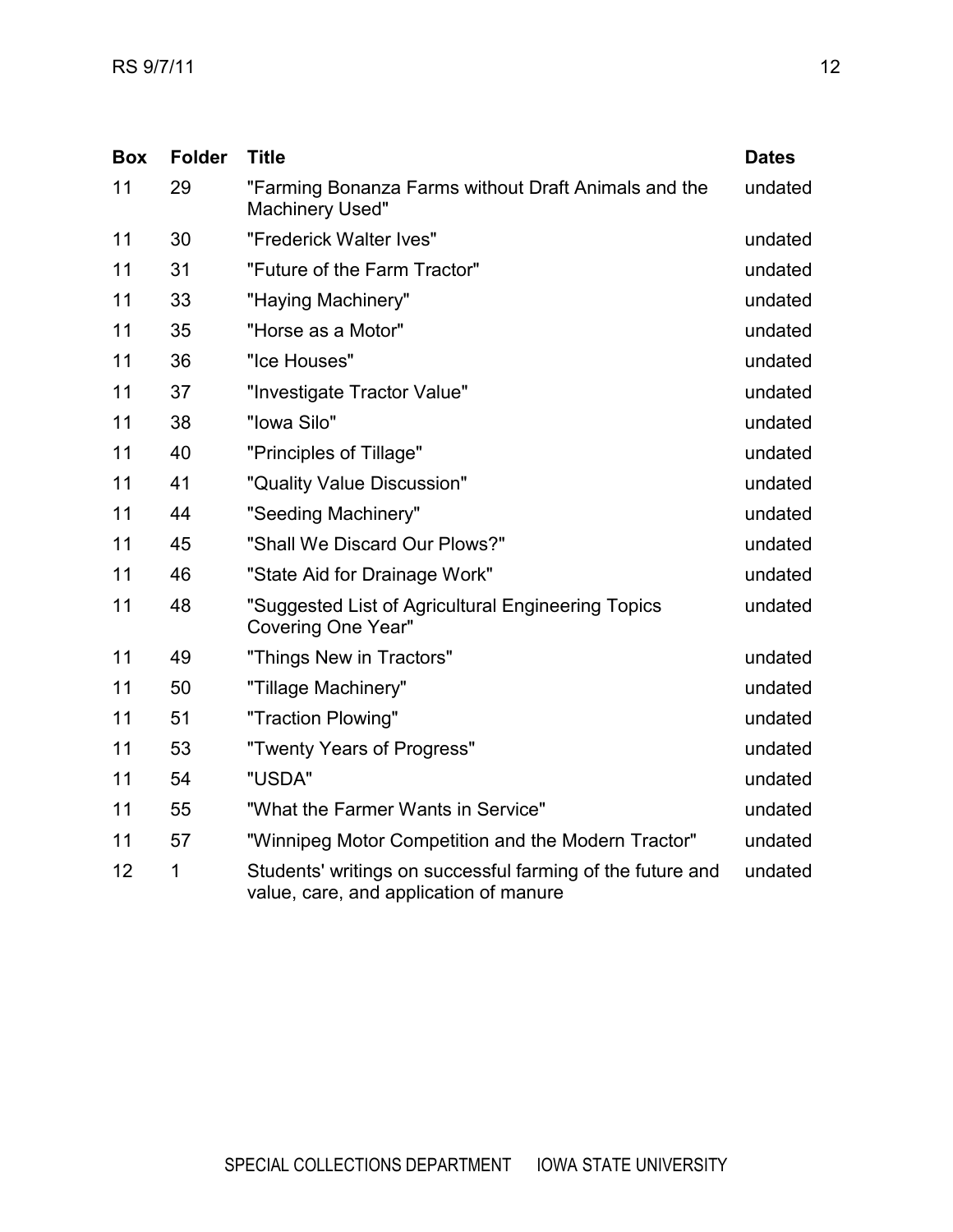<span id="page-12-0"></span>

| Series 4<br><b>Research Subject Files</b> | 1879-1931, undated |
|-------------------------------------------|--------------------|
|-------------------------------------------|--------------------|

extent: 1.68 linear feet (4 document boxes)

description: Davidson devised a two-way decimal filing system that related articles and clippings to photographs of similar subject matter. By noting the number assigned to a particular category in the research subject file, one can determine quickly if there are photographs (see Series 5) on the same subject and vice versa. Information on the classification system can be found in box 35, folder 12. These files include written material regarding farm operations as they apply to agricultural engineering.

| <b>Box</b> | <b>Folder</b>  | <b>Title</b>                                                                                                                                                                    | <b>Dates</b>          |
|------------|----------------|---------------------------------------------------------------------------------------------------------------------------------------------------------------------------------|-----------------------|
| 12         | $\overline{2}$ | Agricultural engineering                                                                                                                                                        | 1923-1928             |
| 35         | 12             | Classification system information                                                                                                                                               | 1918                  |
| 12         | 3              | General engineers                                                                                                                                                               | 1926-1927             |
| 12         | 4              | <b>General sciences</b>                                                                                                                                                         | undated               |
| 12         | 5              | Farm management and agricultural economics                                                                                                                                      | 1921-1928             |
| 12         | 6              | Soils, fertilizers, crops, livestock, livestock products                                                                                                                        | 1926                  |
| 12         | $\overline{7}$ | .10 Materials<br>.12 Vegetable, rubber, wood, etc.<br>.13 Metals<br>.14 Concrete (also .17)<br>.15 Clay<br>.19 Miscellaneous                                                    | 1905-1930,<br>undated |
| 12         | 8              | .20 Land development, general<br>.21 Hydraulics of irrigation and drainage                                                                                                      | 1906-1912,<br>undated |
| 12         | 9              | .220 Drainage and flood control, general<br>.221 Structures, drains, etc.<br>.222 Drainage district administration<br>.223 Effects of drainage<br>.224 Erosion, terracing, etc. | 1908-1930,<br>undated |
| 12         | 10             | .230 Irrigation, general<br>.231 Structures                                                                                                                                     | 1906-1913,<br>undated |
| 12         | 11             | .240 Land clearing, general                                                                                                                                                     | 1908-1913,<br>undated |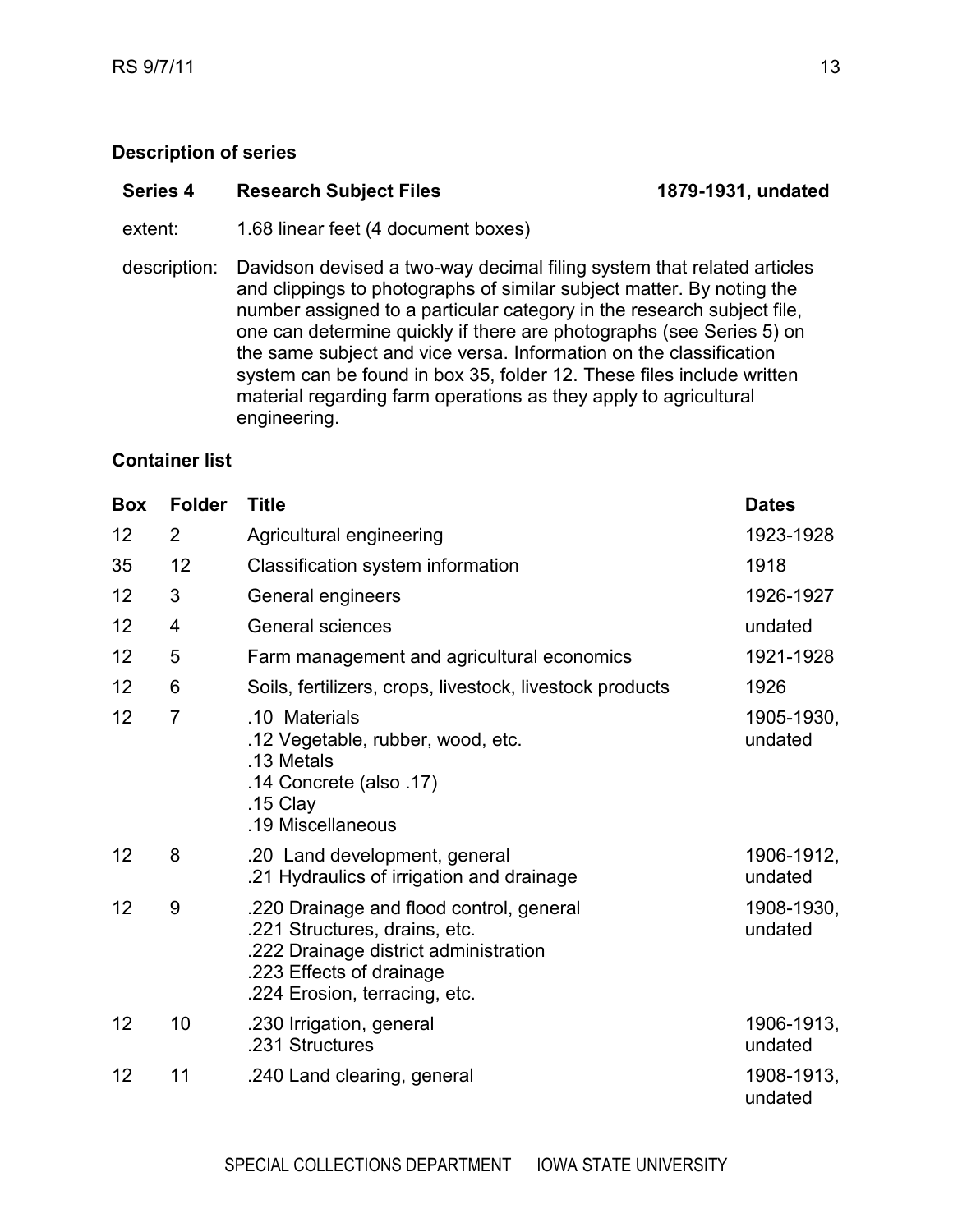| Box               | <b>Folder</b> | <b>Title</b>                                                                                                                                                                                                                                                                                                                              | <b>Dates</b>          |
|-------------------|---------------|-------------------------------------------------------------------------------------------------------------------------------------------------------------------------------------------------------------------------------------------------------------------------------------------------------------------------------------------|-----------------------|
| 12                | 12            | .30 Machinery and equipment, general<br>.303 Relation of machinery to production<br>.304 Economics<br>.3041 Relation of equipment to cost<br>.306 Efficiency, traction and dynamometer tests<br>.307 Lubrication                                                                                                                          | 1909-1931,<br>undated |
| 12                | 13            | .31 Crop machinery, general and tillage machinery<br>.3111 Plows and ridging devices<br>.3113 Harrows and rollers<br>.3115 Cultivators and weeders<br>.3121 Grain seeders and drills<br>.3122 and .3160 Fertilizer and seeder attachments<br>.3123 Corn, cotton and cane planters<br>.3124 Potato, onion planter<br>.3125 Beet cultivator | 1911-1930,<br>undated |
| $12 \overline{ }$ | 14            | .3131 Binders, headers, reapers and combines for grain,<br>grass and sorghum<br>.3132 Corn, cane and bean harvesters<br>.3133 Cotton harvesting<br>.3134 Root crop diggers and harvesters<br>.3135 Mowers, rakes, loader and stackers                                                                                                     | 1910-1930,<br>undated |
| 12                | 15            | .3140 Crop processing machinery<br>.3141 Threshers and hullers<br>.3142 Graders, scarifiers and cleaners<br>.3143 Shellers, dehullers, shredders and cutters<br>.3147 Grain blower and conditioner                                                                                                                                        | 1911-1930,<br>undated |
| 13                | 1             | .3150 Spraying, dusting and fumigating<br>.3151 Corn borer control machinery                                                                                                                                                                                                                                                              | 1908-1931,<br>undated |
| 13                | 2             | 3160 Fertilizing machinery, general<br>.3161 Spreaders, manure and lime<br>.317 Crop loading and elevating machinery<br>.319 Miscellaneous                                                                                                                                                                                                | 1908-1930,<br>undated |
| 13                | 3             | .320 Livestock dairy machinery, general<br>.321 Feeder and roughage grinders<br>.3241 Dairy machinery and equipment                                                                                                                                                                                                                       | 1913-1930,<br>undated |
| 13                | 4             | .330 and .331 General<br>.340 Minor farm tools and equipment, general                                                                                                                                                                                                                                                                     | 1925,<br>undated      |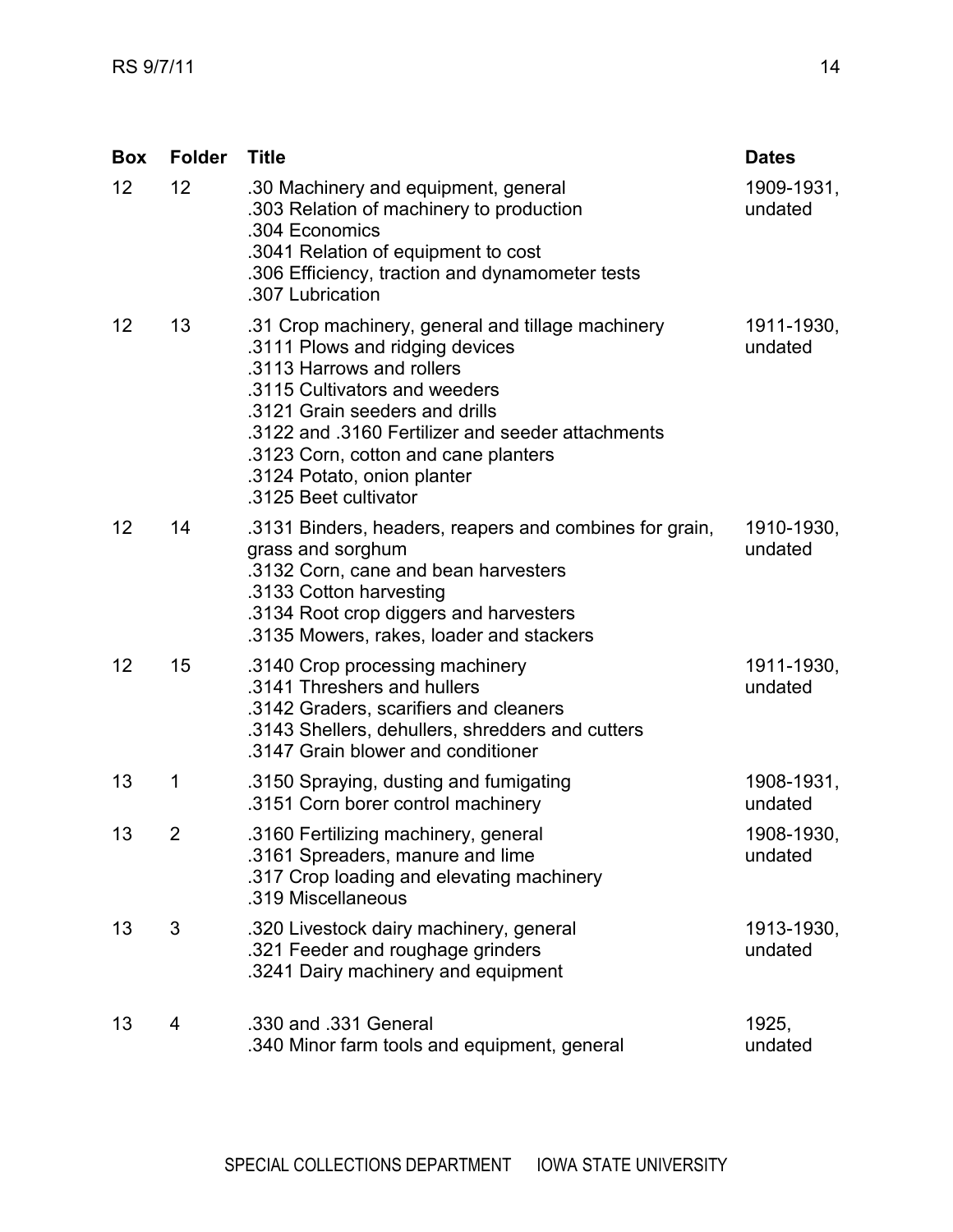| <b>Box</b> | <b>Folder</b>  | <b>Title</b>                                                                                                                         | <b>Dates</b>          |
|------------|----------------|--------------------------------------------------------------------------------------------------------------------------------------|-----------------------|
| 13         | 5              | .350 Pumps and pumping equipment, general<br>.361 Excavating and grading equipment<br>.380 Household machinery<br>.390 Miscellaneous | undated               |
| 13         | 6              | .425<br>.429 Power farming<br>.44 Heat engines                                                                                       | 1908-1919,<br>undated |
| 13         | 6              | .40 Power<br>.402, .403, .404 Power, general                                                                                         | 1917-1927,<br>undated |
| 13         | 7              | .410 Animal power (types and accessories)<br>.412 Horse power                                                                        | 1907-1921,<br>undated |
| 13         | 8              | .420 Motor, general<br>.421 Cost of horse labor<br>.422 Wind                                                                         | 1906-1919,<br>undated |
| 13         | 9              | .424 Traction engines                                                                                                                | 1911-1918,<br>undated |
| 13         | 10             | .425 and .426 Tractors                                                                                                               | 1912-1921,<br>undated |
| 14         | 1              | .450 Electric<br>.455 Uses and appliances                                                                                            | 1911-1927,<br>undated |
| 14         | $\overline{2}$ | .460 Automotive applications, general<br>.461Tractors<br>.462 Trucks                                                                 | 1913-1930,<br>undated |
| 14         | 3              | .463 Automobiles (see "automobile number" of the<br>Orange Judd, Farmer)                                                             | 1910-1913,<br>undated |
| 14         | 4              | .500 Roads, general<br>510, 520, 530, and 540 Types of roads<br>.550 Laws<br>.560 Bridges and culverts<br>.570 Maintenance           | 1911-1913,<br>undated |
| 14         | 5              | .590 Good roads                                                                                                                      | 1903-1918,<br>undated |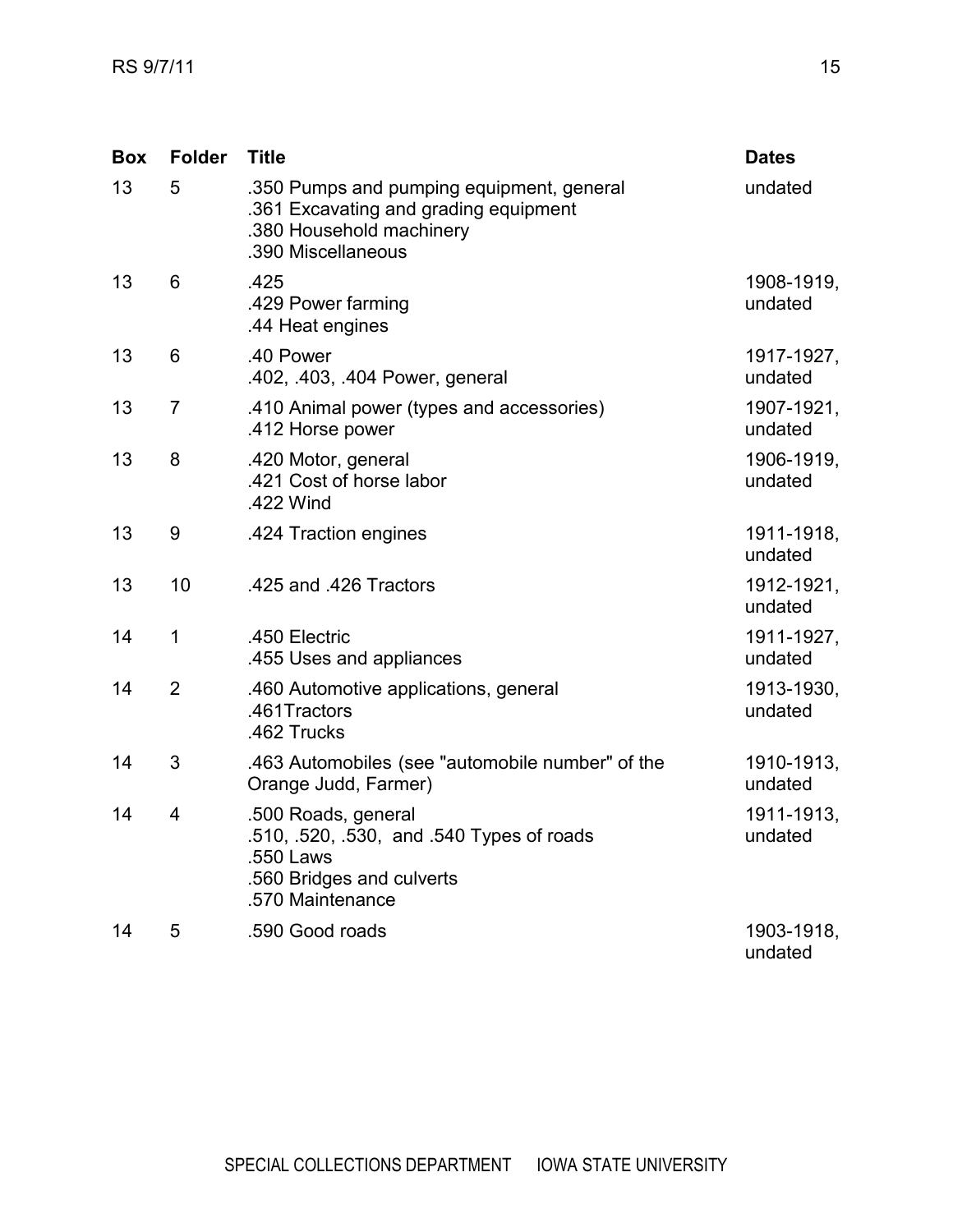| <b>Box</b> | <b>Folder</b>  | <b>Title</b>                                                                                                                                                                                                                                                                                 | <b>Dates</b>          |
|------------|----------------|----------------------------------------------------------------------------------------------------------------------------------------------------------------------------------------------------------------------------------------------------------------------------------------------|-----------------------|
| 14         | 6              | .610 Courses of study, general<br>.611 Agricultural mechanics<br>.612 and .613 Field engineering and farm homes<br>.615 Water on farm<br>.620 Technical societies<br>.630 Experimental work, policies, methods, etc.<br>.640 Public demonstrations and exhibits<br>.660 Laboratory equipment | 1905-1931,<br>undated |
| 14         | $\overline{7}$ | .700 Buildings, general<br>.701 and .702 Building codes, contracts and<br>specifications, estimates, and farmstead plans<br>.703, .704, .705 Concrete (details), types of construction                                                                                                       | 1905-1917,<br>undated |
| 14         | 8              | .710 Dwellings                                                                                                                                                                                                                                                                               | 1905-1917,<br>undated |
| 15         | 1              | .720 Buildings for farm animals, general<br>.721 General purpose barns<br>.722 Horse barns<br>.723 Dairy barns<br>.724 Beef cattle barns<br>.725 Sheep and goat barns<br>.726 Hog houses<br>.727 Poultry houses                                                                              | 1905-1926,<br>undated |
| 15         | $\overline{2}$ | .730 Buildings for farm products<br>.731 Hay and feed storage barns<br>.732 Grain, seed and corn cribs<br>.733 Silos<br>.734 Root and fruit storage                                                                                                                                          | 1908-1905,<br>undated |
| 15         | 3              | .740 Building--housing equipment and supplies, general<br>741 Machinery, sheds, garages, and shops<br>.744 Ice houses                                                                                                                                                                        | 1911-1928,<br>undated |
| 15         | 4              | .750 Buildings for manufacturing and processing<br>.751 Smokehouses<br>.752 Milk houses, creameries, etc.                                                                                                                                                                                    | 1907-1923,<br>undated |
| 15         | 5              | .770 Livestock and poultry equipment, general<br>.771 Watering tanks, troughs and heaters<br>.772 Feed racks, self feeders and feeding floors<br>.773 Dipping vats, oilers, wallowers<br>.776 Fences and fencing<br>.7763 Posts<br>.7900 Miscellaneous buildings                             | 1907-1914,<br>undated |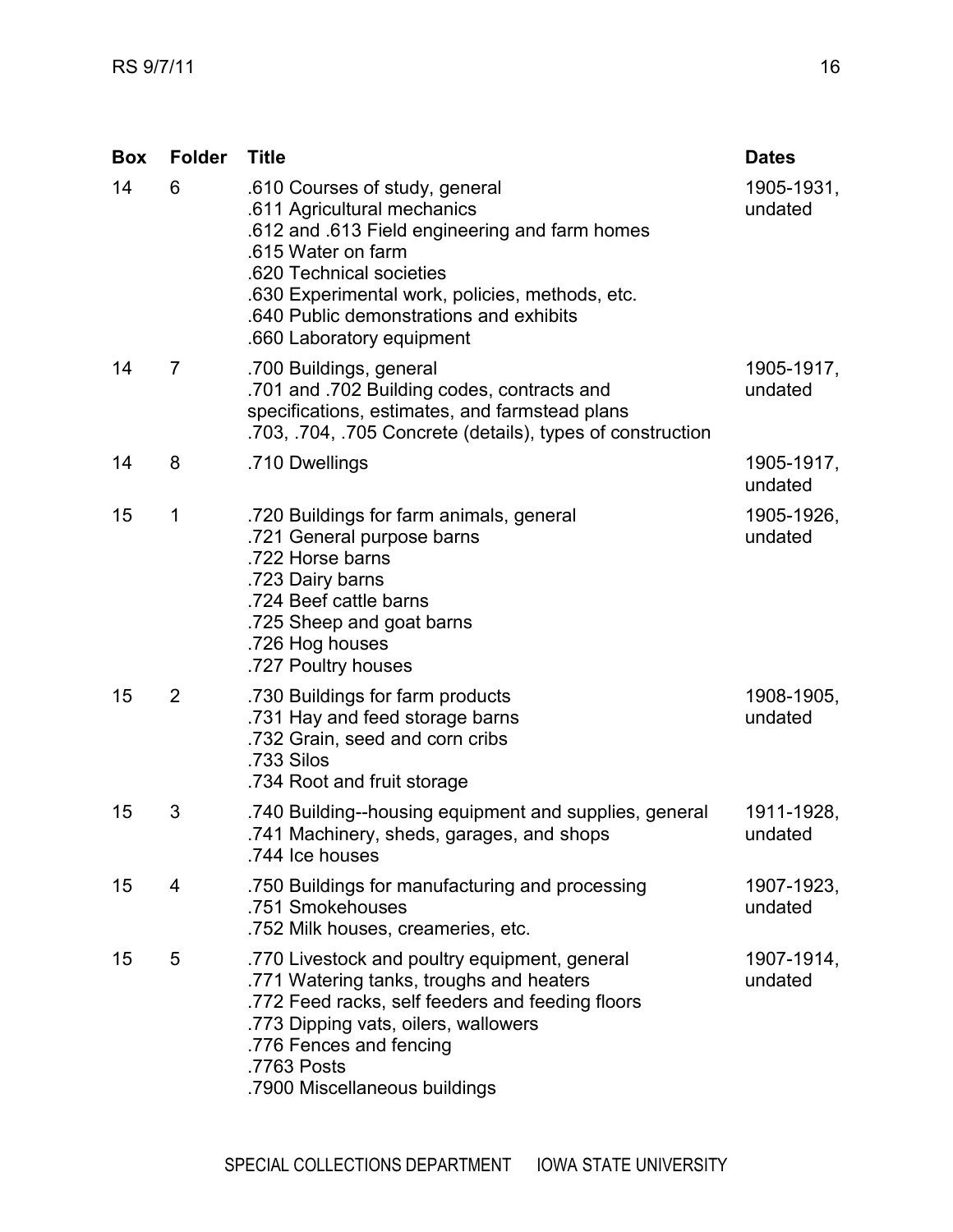| <b>Box</b> | <b>Folder</b> | <b>Title</b>                                                                                                              | <b>Dates</b>          |
|------------|---------------|---------------------------------------------------------------------------------------------------------------------------|-----------------------|
| 15         | 6             | .800 Structural equipment, general<br>.810 Heating<br>.820 Lighting<br>.830 Ventilation<br>.840 Refrigeration and cooling | 1909-1913,<br>undated |
| 15         | 7             | .850 Sanitation and water supply, general<br>.851 Sewage treatment<br>.855 Water supply                                   | 1879-1922,<br>undated |
| 15         | 8             | .900 Miscellaneous farm equipment<br>.910 Iowa State University buildings and people                                      | undated               |

<span id="page-16-0"></span>

| <b>Series 5</b> | <b>Research Photographs</b>                                                                                                                                                                                                                                                                                                                                                                                                                                                      | 1904-1940, undated |
|-----------------|----------------------------------------------------------------------------------------------------------------------------------------------------------------------------------------------------------------------------------------------------------------------------------------------------------------------------------------------------------------------------------------------------------------------------------------------------------------------------------|--------------------|
| extent:         | 5.88 linear feet (14 document boxes)                                                                                                                                                                                                                                                                                                                                                                                                                                             |                    |
| description:    | This series consists of over 3,000 photographs, which are arranged in<br>the same system Davidson organized the research subject files. By<br>noting the number assigned to a particular category in the photograph<br>file, one can determine if there is a subject file (see Series 4) on the<br>same subject. Information on the classification system can be found in<br>box 35, folder 12. Subjects covered include agricultural machinery,<br>buildings, soils, and roads. |                    |

| <b>Box</b>       | <b>Folder</b> | <b>Title</b>                                                                                                                                                                       | <b>Dates</b>          |
|------------------|---------------|------------------------------------------------------------------------------------------------------------------------------------------------------------------------------------|-----------------------|
| 15               | 9             | .130 Metals<br>.160 Cement<br>(14 b/w photographs)                                                                                                                                 | 1908.<br>undated      |
| 15 <sup>15</sup> | $10 - 11$     | .220 Drainage and flood control, general<br>.221 Structures<br>.2210 General<br>.2212 Tile drains<br>.220 Drainage district administration<br>.224 Erosion<br>(25 b/w photographs) | 1904-1917,<br>undated |
| 16               | $1 - 2$       | .2241 Terracing<br>(54 b/w photographs)                                                                                                                                            | 1905-1917,<br>undated |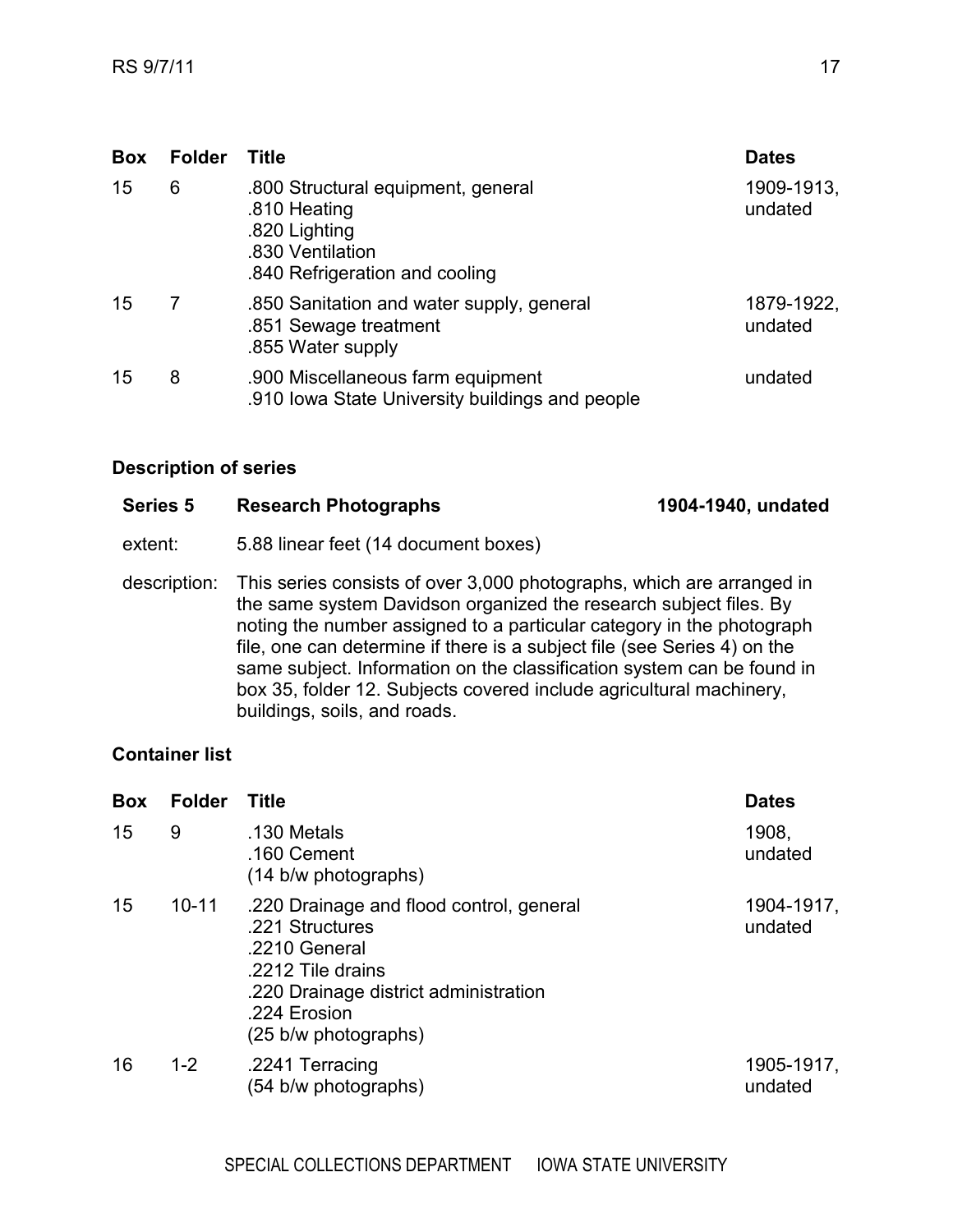| <b>Box</b> | <b>Folder</b>  | <b>Title</b>                                                                                                                                                                                                                           | <b>Dates</b>          |
|------------|----------------|----------------------------------------------------------------------------------------------------------------------------------------------------------------------------------------------------------------------------------------|-----------------------|
| 16         | 3              | .2242 Gully control<br>.23 Irrigation<br>.230 Irrigation, general<br>.231 Irrigation, structures<br>.232 Irrigation, farm practice in applying water<br>.233 Irrigation, sewage<br>.240 Land clearing, general<br>(37 b/w photographs) | 1906-1936,<br>undated |
| 16         | 4              | .30 Machinery and equipment<br>.305 Machine design<br>.306 Traction and dynamometer tests<br>(44 b/w photographs)                                                                                                                      | 1906-1934,<br>undated |
| 16         | $5-6$          | .31 Crop machinery<br>.3111 Plows and Ridging Devices<br>(47 b/w photographs)                                                                                                                                                          | 1910-1938,<br>undated |
| 17         | 1              | .3111 Plows and Ridging Devices<br>(16 b/w photographs)                                                                                                                                                                                | 1938,<br>undated      |
| 17         | $\overline{2}$ | .3112 Rotary hoes<br>.3113 Harrows<br>(22 b/w photographs)                                                                                                                                                                             | 1915-1938,<br>undated |
| 17         | $3-5$          | .3115 Cultivators and weeders<br>(130 b/w photographs)                                                                                                                                                                                 | 1919-1938,<br>undated |
| 17         | 6              | .312 Planters and seeders<br>.3121 Grain seeders and drills<br>(21 b/w photographs)                                                                                                                                                    | 1938-1940,<br>undated |
| 18         | 1              | .3123 Corn, cotton and cane planters and thinners<br>.3124 Potato planters, etc.<br>.3125 Beet planters, etc.<br>.3126 Garden drills<br>(33 b/w photographs)                                                                           | 1927-1934,<br>undated |
| 18         | $2 - 6$        | .3130 Harvesting machinery<br>(147 b/w photographs)                                                                                                                                                                                    | 1918-1930,<br>undated |
| 19         | 1              | .3132 Corn, cane and bean harvester<br>(32 b/w photographs)                                                                                                                                                                            | 1913-1930,<br>undated |
| 19         | $\overline{2}$ | .3133 Cotton pickers<br>.3134 Root crop diggers and harvesters<br>(11 b/w photographs)                                                                                                                                                 | 1919-1929,<br>undated |
| 19         | 3              | .3135 Mowers, rake loaders and stackers<br>(19 b/w photographs)                                                                                                                                                                        | 1909-1929,<br>undated |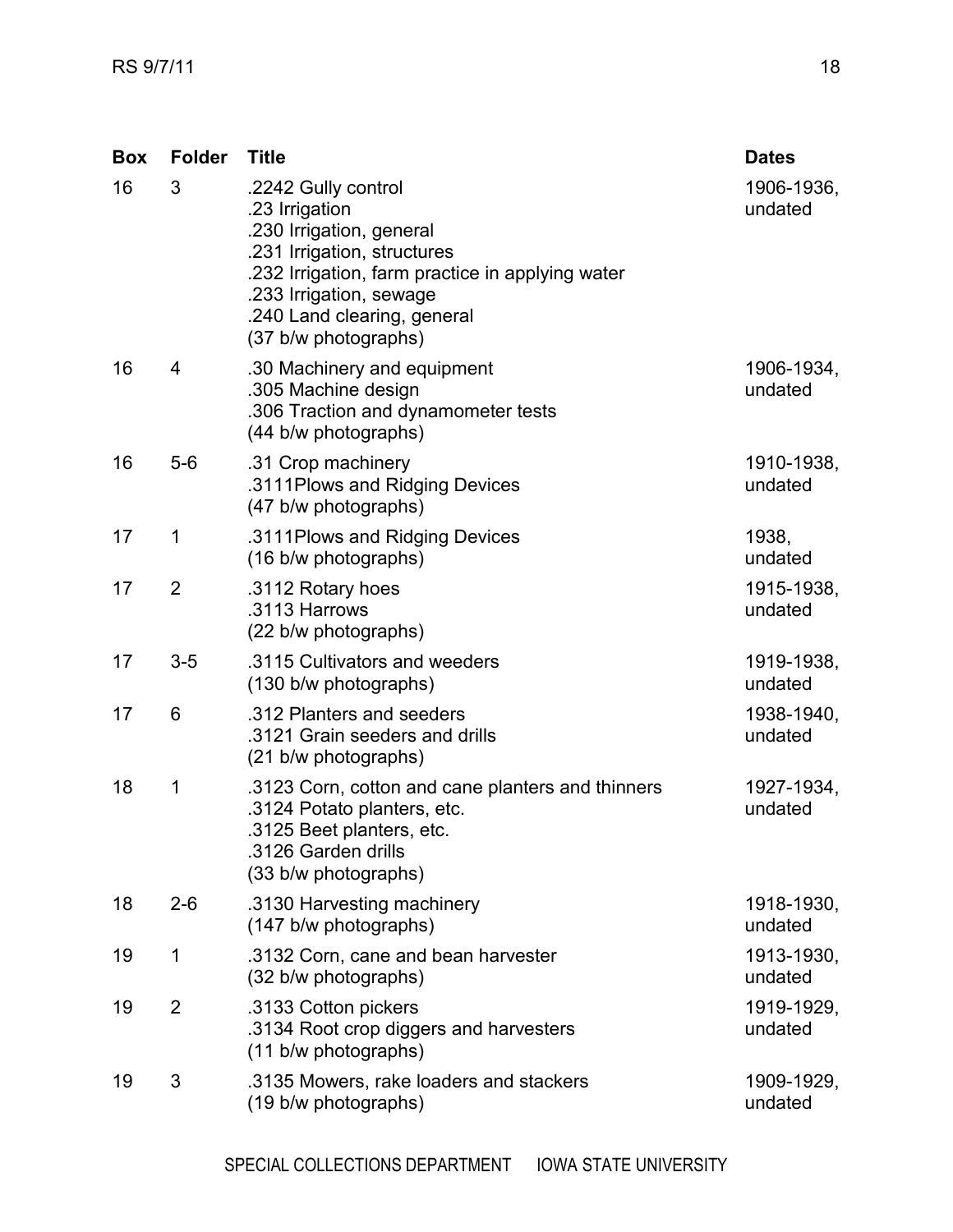| <b>Box</b> | <b>Folder</b>  | <b>Title</b>                                                                                                                              | <b>Dates</b>          |
|------------|----------------|-------------------------------------------------------------------------------------------------------------------------------------------|-----------------------|
| 19         | 4              | .314 Crop processing machinery<br>(30 b/w photographs)                                                                                    | 1904-1929,<br>undated |
| 19         | 5              | .315 Spraying and dusting machinery<br>.316 Fertilizing machinery<br>.317 Loading and conveying machinery<br>(25 b/w photographs)         | 1911-1936,<br>undated |
| 19         | 6              | .32 Livestock machinery<br>.321 Feed mixers, grinders and cooker<br>.324 Milking machinery<br>(27 b/w photographs)                        | 1907-1925,<br>undated |
| 19         | $\overline{7}$ | .34 Minor farm tools<br>.35 Pumps<br>.36 Construction machinery<br>.3616 Elevators, loaders, etc.<br>(33 b/w photographs)                 | 1907-1929,<br>undated |
| 20         | 1              | .410 Power<br>.411 Animal power<br>.412 Water power<br>.42 Gasoline power<br>.43 Wind power<br>.4410 Heat engines<br>(27 b/w photographs) | 1907-1931,<br>undated |
| 20         | $\overline{2}$ | .45 Electric engines<br>.4521 Generation<br>.46 Automotive applications<br>(3 b/w photographs)                                            | 1917,<br>undated      |
| 20         | $3-6$          | .461 Tractors<br>(119 b/w photographs)                                                                                                    | 1910-1931,<br>undated |
| 21         | 1              | .461 Tractors<br>(26 b/w photographs)                                                                                                     | 1910-1931,<br>undated |
| 21         | $\overline{2}$ | .462 Trucks<br>.463 Automobiles<br>(29 b/w photographs)                                                                                   | 1909-1929,<br>undated |
| 21         | 3              | .51 Roads, earth<br>.52 Roads, gravel<br>(10 b/w photographs)                                                                             | 1906-1908,<br>undated |
| 21         | 4              | .601 Agricultural engineering buildings at Iowa State<br>College and elsewhere<br>(29 b/w photographs)                                    | undated               |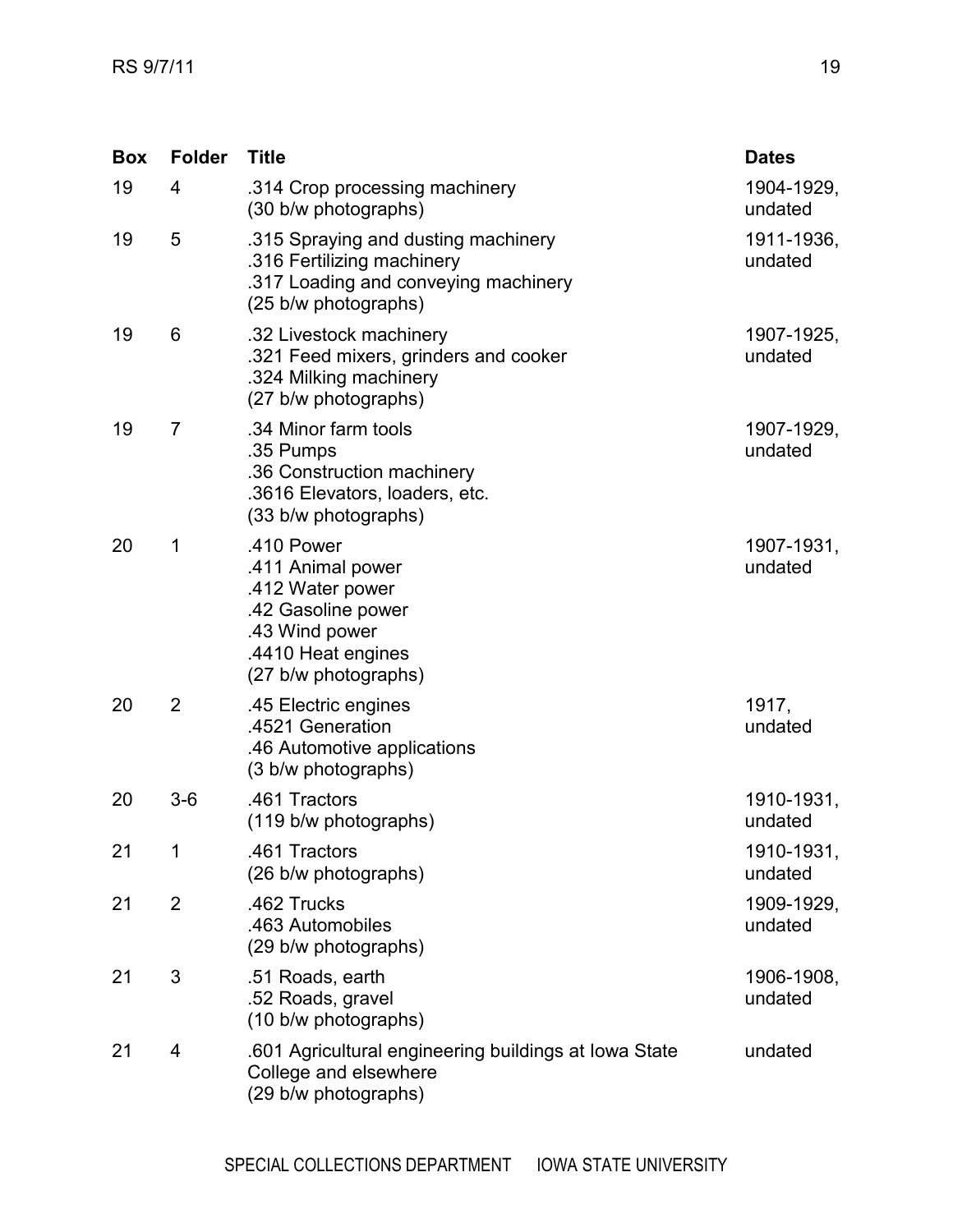| <b>Box</b> | <b>Folder</b>  | <b>Title</b>                                                                                                                                                                                                                       | <b>Dates</b>          |
|------------|----------------|------------------------------------------------------------------------------------------------------------------------------------------------------------------------------------------------------------------------------------|-----------------------|
| 21         | 5              | .6111 Blacksmithing<br>.6112 Carpentry and building<br>(25 b/w photographs)                                                                                                                                                        | 1906-1917,<br>undated |
| 21         | 6              | .6113 Farm machinery<br>.6115 Farm motors<br>.6115 Power transmission<br>(19 b/w photographs)                                                                                                                                      | 1904-1927,<br>undated |
| 21         | $\overline{7}$ | .612 Field engineering<br>.6121 Class in agricultural surveying<br>.614 Farm home Equipment, farm machinery repair<br>.615 Well boring machine<br>.621 Presentation of F.B.I. Cup<br>.63 Experimental work<br>(17 b/w photographs) | 1904-1939,<br>undated |
| 22         | 1              | .64 Public demonstrations<br>.65 Scientific apparatus<br>.651 General<br>.652 Measuring and recording instruments<br>(Dynamometer)<br>.66 Laboratory Equipment<br>(34 b/w photographs)                                             | 1904-1934,<br>undated |
| 22         | $\overline{2}$ | .66 Laboratory equipment<br>.67 Drawing Room, Agriculture Engineering Department<br>(8 b/w photographs)                                                                                                                            | 1904-1915<br>undated  |
| 22         | 3              | .70 Buildings<br>(6 b/w photographs)                                                                                                                                                                                               | 1908-1921,<br>undated |
| 22         | 4              | .703 types of construction<br>.7031 construction<br>.7034 Barns<br>.7040 building construction<br>.7042 Masonry roof<br>(36 b/w photographs)                                                                                       | 1915-1931,<br>undated |
| 22         | 5              | .705 Concrete arch L-block construction<br>(63 b/w photographs)                                                                                                                                                                    | 1915-1925,<br>undated |
| 22         | 6              | .71 Dwellings<br>(42 b/w photographs)                                                                                                                                                                                              | 1913-1928,<br>undated |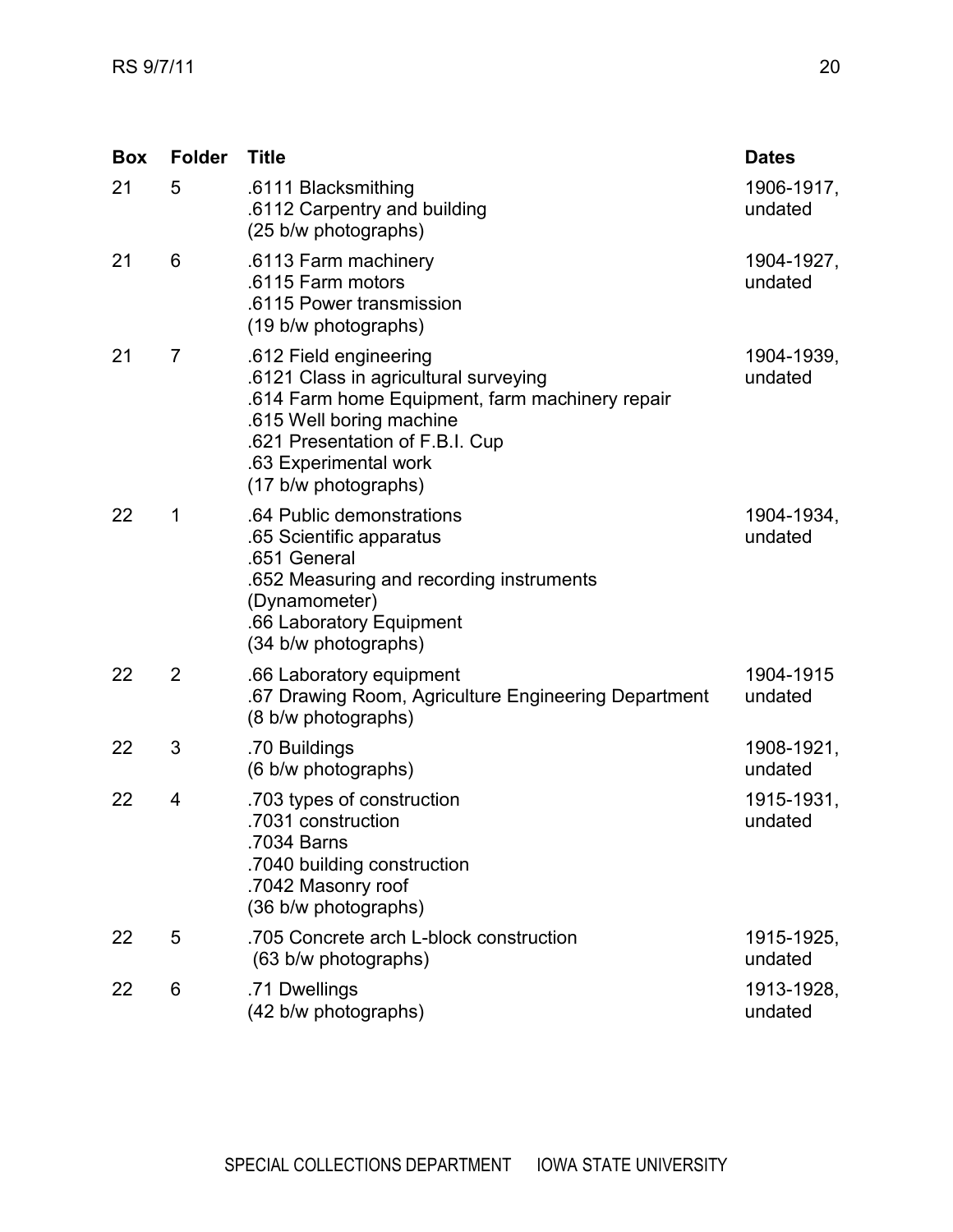| <b>Box</b> | <b>Folder</b>  | <b>Title</b>                                                                                | <b>Dates</b>          |
|------------|----------------|---------------------------------------------------------------------------------------------|-----------------------|
| 23         | 1              | .71 Dwellings<br>.72 Buildings for farm animals<br>.72013 Barns<br>(28 b/w photographs)     | 1908-1917,<br>undated |
| 23         | $\overline{2}$ | .721 Barns<br>(16 b/w photographs)                                                          | 1915-1930,<br>undated |
| 23         | 3              | .721 Barns<br>(37 b/w photographs)                                                          | 1911-1921,<br>undated |
| 23         | 4              | .722 Barns<br>(19 b/w photographs)                                                          | 1910-1920,<br>undated |
| 23         | 5              | .723 Barns<br>(25 b/w photographs)                                                          | 1916-1920,<br>undated |
| 23         | 6              | .723 Barns<br>(49 b/w photographs)                                                          | 1911-1923,<br>undated |
| 23         | $\overline{7}$ | .726 Hog houses<br>(7 b/w photographs)                                                      | 1914-1924,<br>undated |
| 24         | 1              | .726 Hog houses<br>(36 b/w photographs)                                                     | 1914-1924,<br>undated |
| 24         | $\overline{2}$ | .727 Poultry houses<br>.728 Caviary<br>(26 b/w photographs)                                 | 1909-1920,<br>undated |
| 24         | 3              | .731 Hay and feed storage barns<br>.732 Grain, seed, and corn cribs<br>(28 b/w photographs) | 1915-1929,<br>undated |
| 24         | 4              | .732 Grain, seed, and corn cribs<br>(30 b/w photographs)                                    | 1915-1929,<br>undated |
| 24         | 5              | .733 Silos<br>(51 b/w photographs)                                                          | 1908-1922,<br>undated |
| 24         | 6              | .733 Silos<br>(25 b/w photographs)                                                          | 1908-1918,<br>undated |
| 25         | 1              | .733 Silos<br>(62 b/w photographs)                                                          | 1910-1920,<br>undated |
| 25         | $\overline{2}$ | .733 Silos<br>(50 b/w photographs)                                                          | 1908-1928,<br>undated |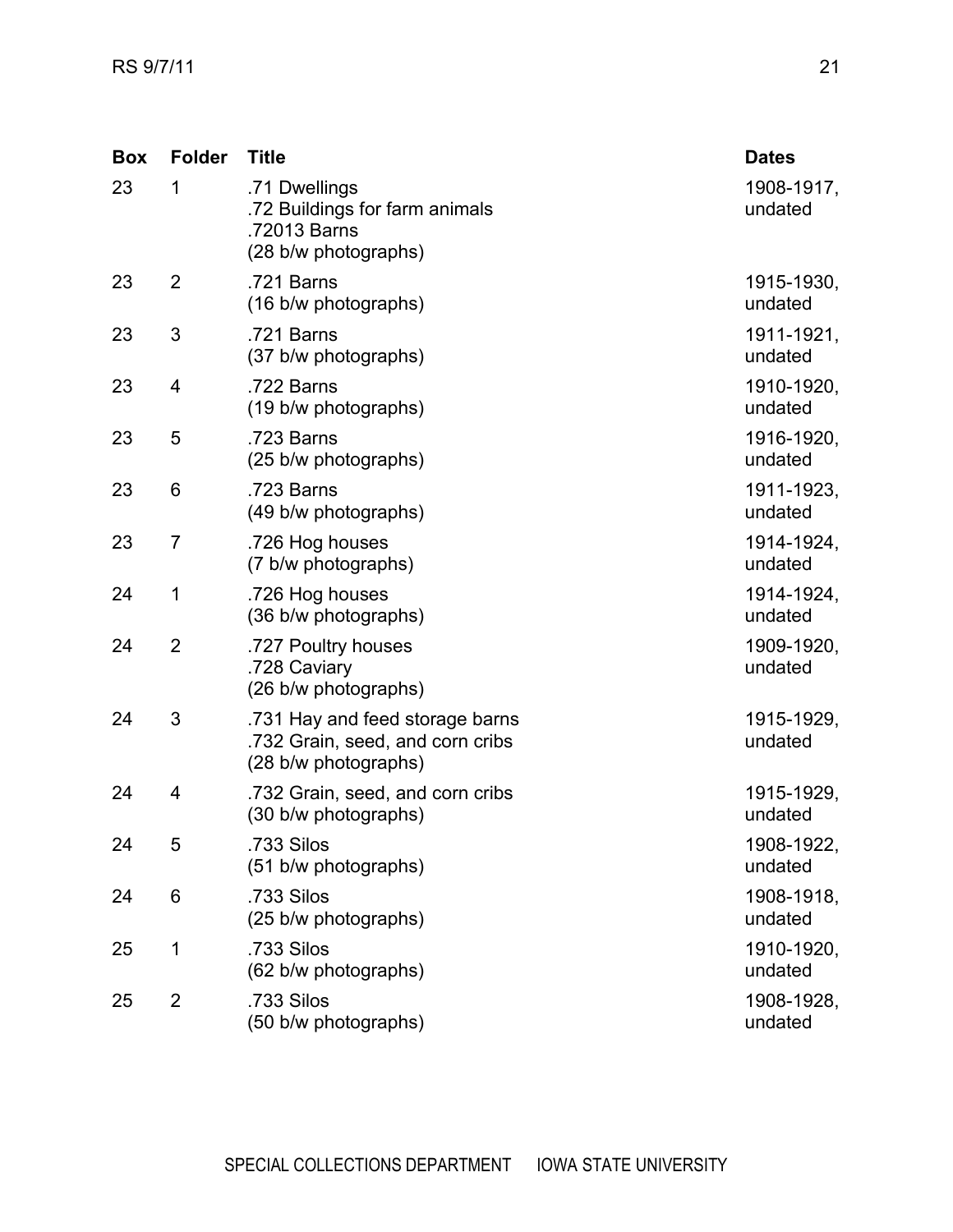| <b>Box</b> | <b>Folder</b>  | <b>Title</b>                                                                                                                                                                                                                | <b>Dates</b>          |
|------------|----------------|-----------------------------------------------------------------------------------------------------------------------------------------------------------------------------------------------------------------------------|-----------------------|
| 25         | 3              | .734 Roots and fruit storage<br>.736 Smokehouses<br>.740 Building--housing equipment and supplies, general<br>.741 Machinery, sheds, garages, and shops<br>.743 Manure disposal<br>.751 Smokehouses<br>(27 b/w photographs) | 1913-1925,<br>undated |
| 25         | 4              | .752 Milk houses, creameries, etc.<br>(18 b/w photographs)                                                                                                                                                                  | 1912-1925,<br>undated |
| 25         | 5              | .752 Milk houses, creameries, etc.<br>(18 b/w photographs)                                                                                                                                                                  | 1912-1925,<br>undated |
| 25         | 6              | .754 Clay block storage tank<br>(50 b/w photographs)                                                                                                                                                                        | undated               |
| 25         | $\overline{7}$ | .76 Fences and fencing<br>.77 Livestock and poultry equipment<br>(62 b/w photographs)                                                                                                                                       | 1915,<br>undated      |
| 26         | 1              | .77 Livestock and poultry equipment, general<br>.771 Watering tanks, troughs and heaters<br>(14 b/w photographs)                                                                                                            | 1911-1923,<br>undated |
| 26         | $\overline{2}$ | .771 Watering tanks, troughs, and heaters<br>(25 b/w photographs)                                                                                                                                                           | 1910-1925,<br>undated |
| 26         | 3              | .772 Horse barns<br>(17 b/w photographs)                                                                                                                                                                                    | 1911-1920,<br>undated |
| 26         | 4              | .773 Dipping vats, oilers, wallowers<br>.774 Sheep feeding crates<br>(10 b/w photographs)                                                                                                                                   | 1913,<br>undated      |
| 26         | 5              | .776 Fences and fencing<br>.77631 Concrete fence posts<br>(25 b/w photographs)                                                                                                                                              | 1913-1919,<br>undated |
| 26         | 6              | .77631 Concrete fence posts<br>(23 b/w photographs)                                                                                                                                                                         | 1914-1919,<br>undated |
| 26         | $\overline{7}$ | .77631 Concrete fence posts<br>(15 b/w photographs)                                                                                                                                                                         | 1914,<br>undated      |
| 26         | 8              | .77631 Concrete fence posts<br>.77633 Fence posts<br>.7764 Corrosion study<br>(23 b/w photographs)                                                                                                                          | 1910-1914,<br>undated |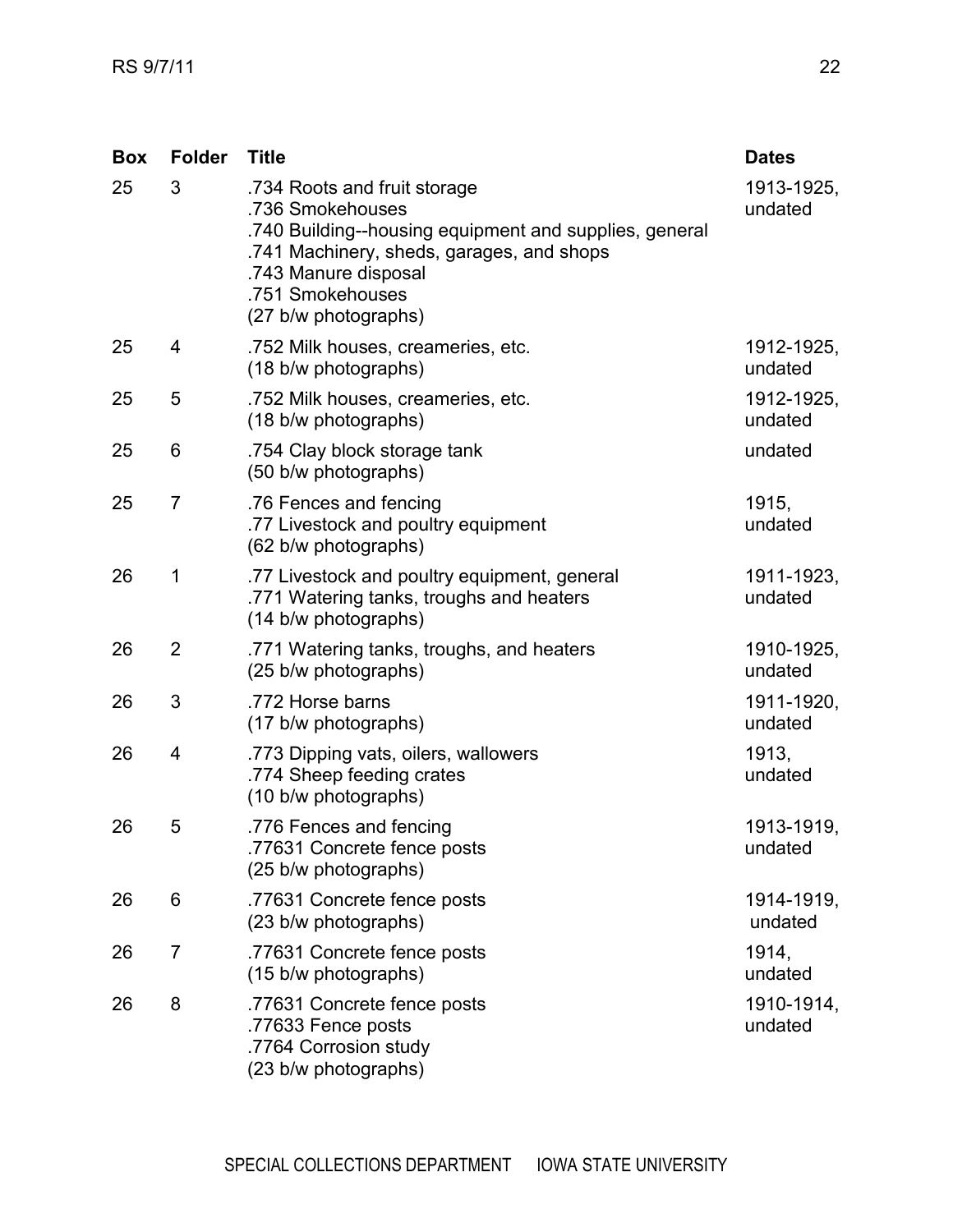| <b>Box</b> | <b>Folder</b>  | <b>Title</b>                                                                                                                                                                                                                                                                                     | <b>Dates</b>          |
|------------|----------------|--------------------------------------------------------------------------------------------------------------------------------------------------------------------------------------------------------------------------------------------------------------------------------------------------|-----------------------|
| 27         | $\mathbf 1$    | .79 Miscellaneous buildings<br>(26 b/w photographs)                                                                                                                                                                                                                                              | 1909-1919,<br>undated |
| 27         | $\overline{2}$ | .793 Sales pavilion<br>(33 b/w photographs)                                                                                                                                                                                                                                                      | 1919-1920,<br>undated |
| 27         | 3              | .82 Farm lighting plant<br>.8221 Acetylene plant<br>.823 Lighting plants<br>.8241 Lamps<br>.840 Refrigeration and cooling<br>.8511 Septic tanks<br>.8512 Sewage disposal<br>.8553 Concrete reservoirs<br>.8554 Well top<br>.8562 Plumbing repairs<br>.8563 Hydraulic ram<br>(19 b/w photographs) | 1907-1915,<br>undated |
| 27         | 4              | .90 Miscellaneous farm equipment<br>(16 b/w photographs)                                                                                                                                                                                                                                         | 1910-1922,<br>undated |
| 27         | 5              | .90 Miscellaneous farm equipment<br>(14 b/w photographs)                                                                                                                                                                                                                                         | 1910-1922,<br>undated |
| 27         | 6              | .90 Miscellaneous farm equipment<br>(32 b/w photographs)                                                                                                                                                                                                                                         | undated               |
| 27         | $\overline{7}$ | .90 Miscellaneous farm equipment<br>(31 b/w photographs)                                                                                                                                                                                                                                         | undated               |
| 27         | 8              | .90 Miscellaneous farm equipment<br>(35 b/w photographs)                                                                                                                                                                                                                                         | undated               |
| 28         | 1              | .90 Miscellaneous farm equipment<br>(18 b/w photographs)                                                                                                                                                                                                                                         | undated               |
| 28         | 2              | .91 Miscellaneous farm equipment<br>(34 b/w photographs)                                                                                                                                                                                                                                         | 1928,<br>undated      |
| 28         | 3              | .91 Miscellaneous farm equipment<br>(33 b/w photographs)                                                                                                                                                                                                                                         | 1904-1934,            |
| 28         | 4              | .91 Miscellaneous farm equipment<br>(10 b/w photographs)                                                                                                                                                                                                                                         | 1919,<br>undated      |
| 28         | 5              | .923 Miscellaneous farm forms<br>(2 b/w photographs)                                                                                                                                                                                                                                             | 1923-1928             |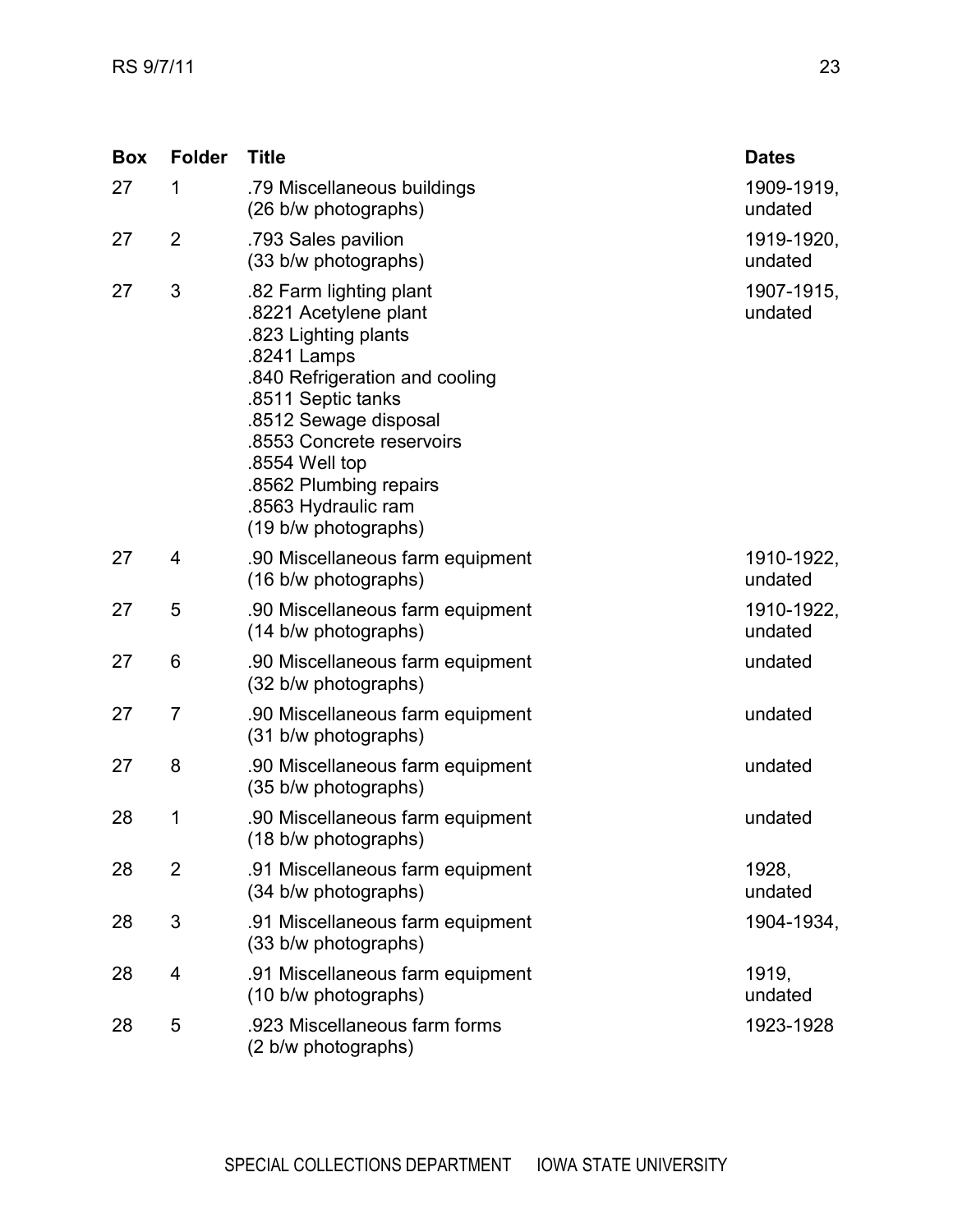## <span id="page-23-0"></span>**Series 6 Agricultural Engineering Photographs 1904-1932, undated**

extent: 1.26 linear feet (3 document boxes)

description: This series contains photographs not arranged in the decimal filing system Davidson had used. The images pertain to topics such as silos, barns, fences, concrete and plaster, brick and glass, trucks, and farm machinery for planting, fumigating, tilling, and harvesting. There are also photographs relating to Davidson's invention, the dynamometer.

| <b>Box</b> | <b>Folder</b>  | <b>Title</b>                                                           | <b>Dates</b>          |
|------------|----------------|------------------------------------------------------------------------|-----------------------|
| 28         | 6              | Brick, glass, tile, etc. (2 5x7, 2 8x10 b/w photographs)               | 1916-1928.<br>undated |
| 28         | $\overline{7}$ | Cattle barns (13 b/w photographs)                                      | 1910-1928,<br>undated |
| 28         | 8              | Concrete, gravel, plaster, etc. (20 b/w photographs)                   | 1908-1921,<br>undated |
| 28         | 9              | Concrete, gravel, plaster, etc. (22 b/w photographs)                   | 1904-1928,<br>undated |
| 28         | 10             | Corrosion experiments (20 b/w photographs)                             | 1908-1912,<br>undated |
| 29         | $\mathbf 1$    | Dynamometer: includes picture of "Horse Model" (20 b/w<br>photographs) | 1904-1925,<br>undated |
| 29         | $\overline{2}$ | Farm buildings (12 b/w photographs)                                    | 1915-1922,<br>undated |
| 29         | 3              | Farmstead views (11 b/w photographs)                                   | 1911-1923.<br>undated |
| 29         | 4              | Fences and related equipment (18 b/w photographs)                      | 1910-1923,<br>undated |
| 29         | 5              | Fumigating machinery (5 b/w photographs)                               | 1910-1912,<br>undated |
| 29         | 6              | Gasoline consumption experiment (5 b/w photographs)                    | 1909-1911.<br>undated |
| 29         | $\overline{7}$ | General farm machinery (11 b/w photographs)                            | 1904-1926.<br>undated |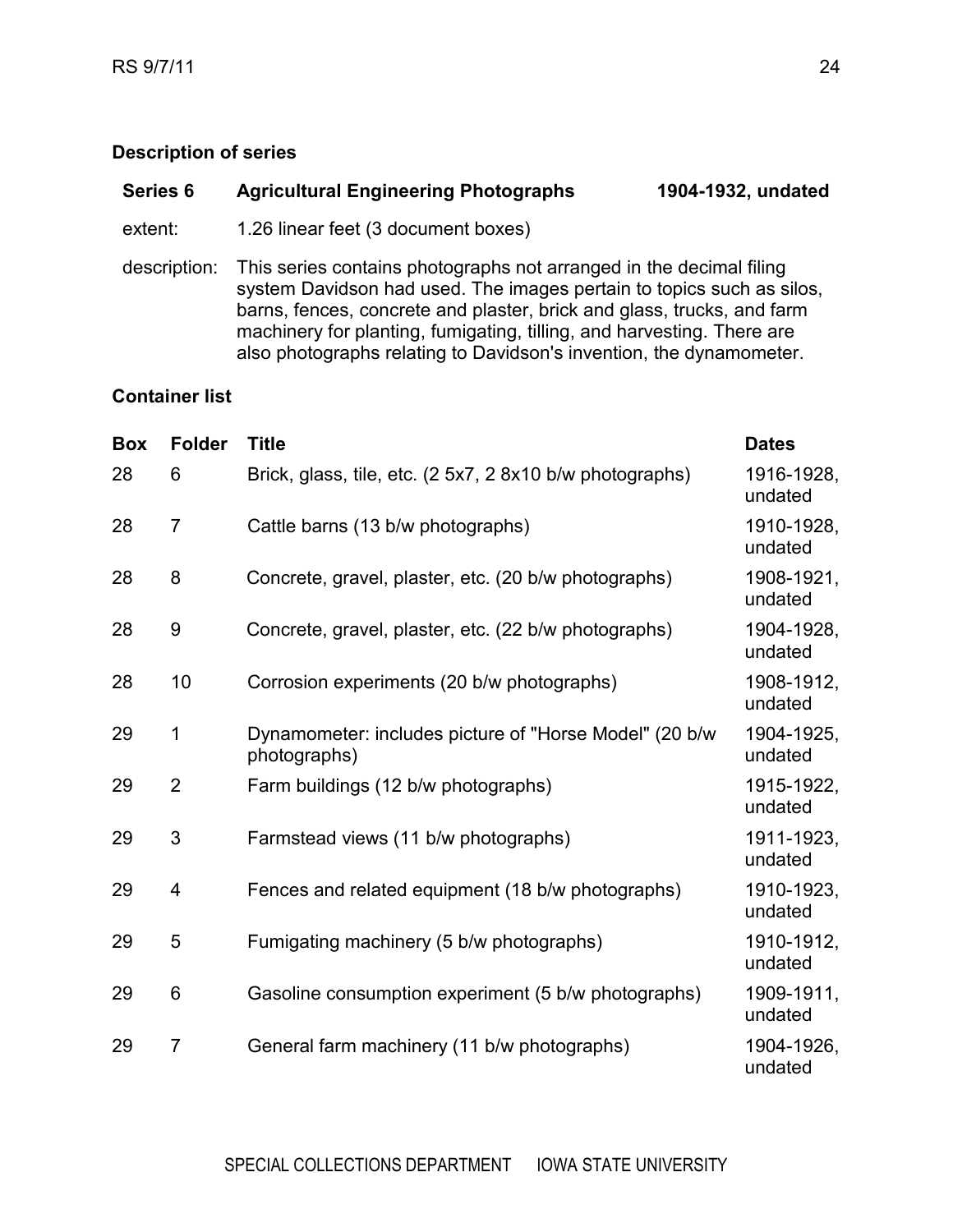| <b>Box</b> | <b>Folder</b>  | <b>Title</b>                                                                                                    | <b>Dates</b>          |
|------------|----------------|-----------------------------------------------------------------------------------------------------------------|-----------------------|
| 29         | 8              | Graphs and charts (17 b/w photographs)                                                                          | 1908-1928,<br>undated |
| 29         | 9              | Harrows (11 b/w photographs)                                                                                    | 1921-1928,<br>undated |
| 29         | 10             | Harvesting equipment (26 b/w photographs)                                                                       | 1904-1929.<br>undated |
| 30         | 1              | Harvesting machinery (13 b/w photographs)                                                                       | 1912-1929.<br>undated |
| 30         | $2 - 4$        | Miscellaneous--includes pictures of testing models for<br>various pieces of farm equipment (94 b/w photographs) | 1907-1932,<br>undated |
| 30         | 5              | Planting machinery (3 b/w photographs)                                                                          | 1925.<br>undated      |
| 30         | 6              | Poultry house (2 b/w photographs)                                                                               | 1910-1914             |
| 30         | $\overline{7}$ | Rural development of electricity (12 b/w photographs)                                                           | 1927.<br>undated      |
| 30         | 8              | Silos (21 b/w photographs)                                                                                      | 1909-1913,<br>undated |
| 31         | 1              | Silos (25 b/w photographs)                                                                                      | 1910-1926,<br>undated |
| 31         | $\overline{2}$ | Testing equipment (38 b/w photographs)                                                                          | 1906-1927             |
| 31         | 3              | Tillage machinery (12 b/w photographs)                                                                          | 1926-1929             |
| 31         | 4              | Tools (4 b/w photographs)                                                                                       | 1925-1926             |
| 31         | 5              | Trucks (2 b/w photographs)                                                                                      | 1915                  |

#### <span id="page-24-0"></span>**Series 7 American Society of Agricultural Engineers 1926-1957, undated**

- extent: 0.42 linear feet (1 document box)
- description: This series contains various materials relating to Davidson's activities in the American Society of Agricultural Engineers including files on the 25<sup>th</sup> annual meeting held at Iowa State, correspondence, a newsletter of ASAE's College Section, and a brief history of ASAE. Davidson was one of founding members of ASAE. In 1906, he met with two other instructors in agricultural engineering, C.A. Ocock (University of Wisconsin) and F.R. Crane (University of Illinois) to discuss the creation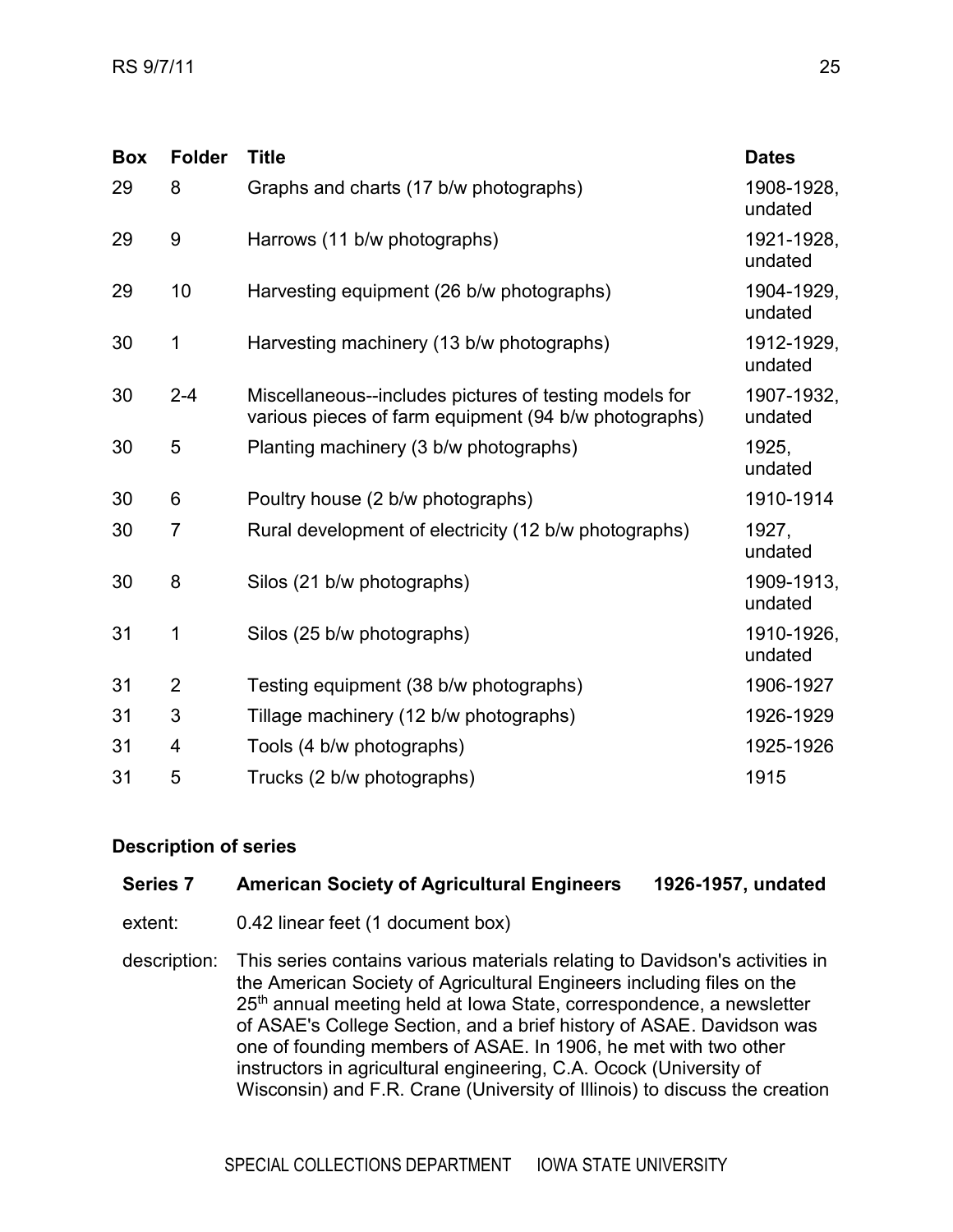of an annual conference. A year later, another meeting was held and the American Society of Agricultural Engineers was born.

| <b>Box</b> | <b>Folder</b>  | <b>Title</b>                                                                            | <b>Dates</b>          |
|------------|----------------|-----------------------------------------------------------------------------------------|-----------------------|
| 32         | 1              | 20 <sup>th</sup> -23 <sup>rd</sup> Annual Meeting: programs and newsletters             | 1926-1929             |
| 32         | $\overline{2}$ | 24th Annual Meeting: programs and correspondence                                        | 1930                  |
| 32         | 3              | 25th Annual Meeting: committees - correspondence                                        | 1931                  |
| 32         | 4              | 25th Annual Meeting: committees - listings                                              | 1930                  |
| 32         | 5              | 25th Annual Meeting: committees - local arrangements,<br>correspondence                 | 1930-1931             |
| 32         | 6              | 25th Annual Meeting: committees - publications,<br>correspondence                       | 1931                  |
| 32         | $\overline{7}$ | 25th Annual Meeting: correspondence - companies                                         | 1930-1931             |
| 32         | 8              | 25th Annual Meeting: correspondence - Iowa State<br>College (University) administrators | 1929-1931             |
| 32         | 9              | 25th Annual Meeting: correspondence - graduates                                         | 1931                  |
| 32         | 10             | 25th Annual Meeting: exhibits - correspondence and lists                                | 1930-1931             |
| 32         | 11             | 25th Annual Meeting: financial report                                                   | 1931                  |
| 32         | 12             | 25th Annual Meeting: general notes                                                      | 1930-1931             |
| 32         | 13             | 25th Annual Meeting: housing                                                            | 1931                  |
| 32         | 14             | 25th Annual Meeting: instructor's course                                                | 1931                  |
| 32         | 15             | 25th Annual Meeting: program and registration<br>information                            | 1931                  |
| 32         | 16             | <b>College Section: Confessor</b>                                                       | 1923-1926,<br>undated |
| 32         | 17             | Correspondence                                                                          | 1908-1923             |
| 32         | 18             | Divisions and committees: programs                                                      | 1929-1930             |
| 32         | 19             | History of ASAE: "Fifty Candles to Light the Future"                                    | 1957                  |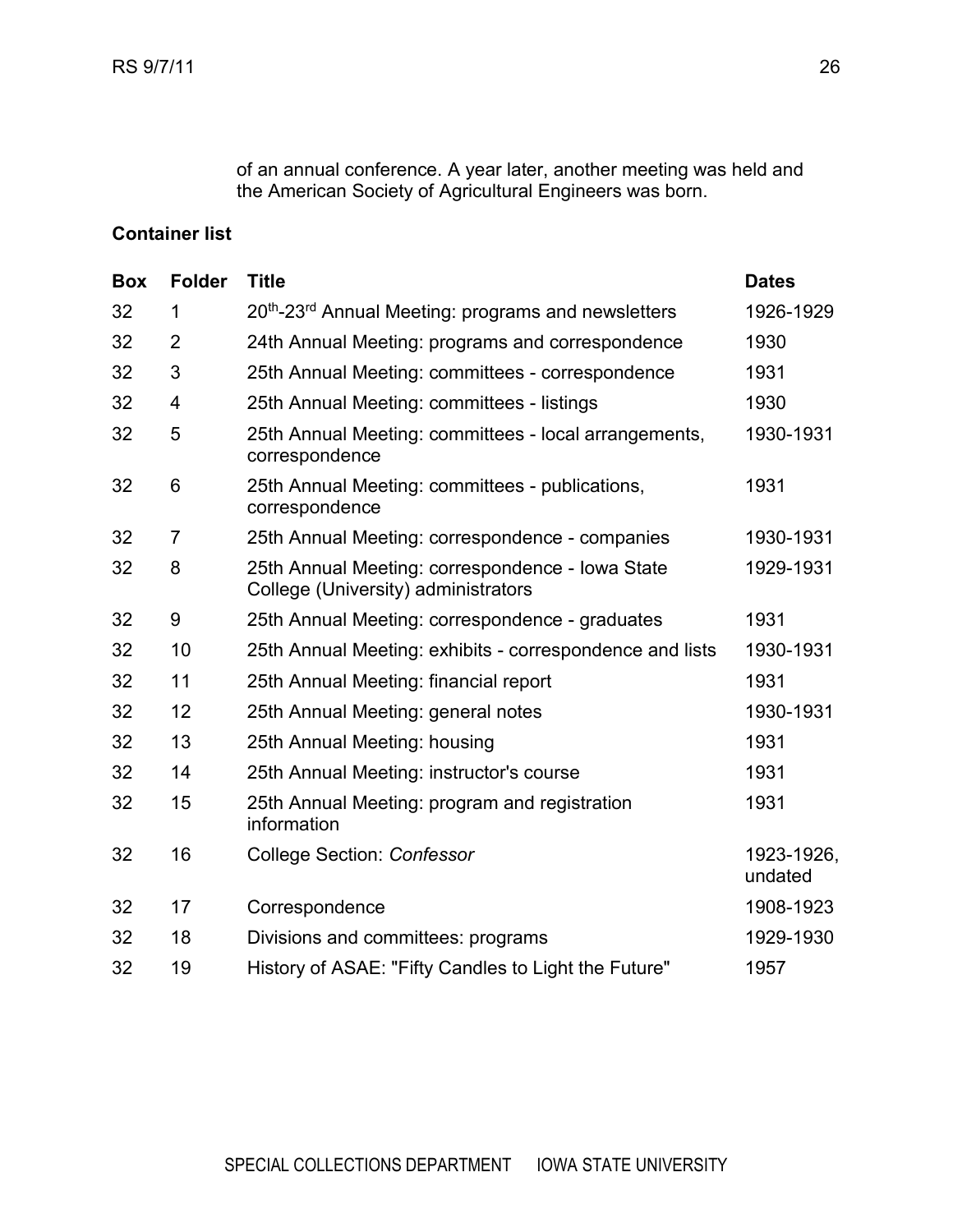<span id="page-26-0"></span>

| Series 8     | <b>Research and Travel</b>                                                                                                                                                                                                                                                                                                                                                    | 1904-1949 |
|--------------|-------------------------------------------------------------------------------------------------------------------------------------------------------------------------------------------------------------------------------------------------------------------------------------------------------------------------------------------------------------------------------|-----------|
| extent:      | 2.1 linear feet (5 document boxes)                                                                                                                                                                                                                                                                                                                                            |           |
| description: | This series contains various materials relating to Davidson's research,<br>patents, and various research-related trips around the world. It<br>encompasses several scrapbooks, including Davidson's trip to Russia<br>as a member of the American Biro-Bidjan Commission and his travels<br>throughout China. This series also holds numerous slides on his trip to<br>China. |           |

| <b>Box</b> | <b>Folder</b>  | <b>Title</b>                                                                                               | <b>Dates</b> |
|------------|----------------|------------------------------------------------------------------------------------------------------------|--------------|
| 53         | 1              | China Trip: Report on Agriculture and Agricultural<br>Engineering in China                                 | 1949         |
| 39         |                | China Trip: Loose images                                                                                   | 1948-1949    |
| 38         | 1              | China Trip: Scrapbook (1 of 4), includes index                                                             | 1947-1949    |
| 38         | 2              | China Trip: Scrapbook (2 of 4)                                                                             | 1947-1949    |
| 38         | 3              | China Trip: Scrapbook (3 of 4)                                                                             | 1948-1949    |
| 38         | 4              | China Trip: Scrapbook (4 of 4)                                                                             | 1948-1949    |
| 53         | $\overline{2}$ | China Trip: Slides (includes 76 slides)                                                                    | 1948-1949    |
| 53         | 3              | China Trip: Slides (includes 87 slides)                                                                    | 1948-1949    |
| 53         | 4              | China Trip: Slides (includes 103 slides)                                                                   | 1948-1949    |
| 35         | 5              | Research: Crystal Lake Project                                                                             | 1942         |
| 35         | 6              | Research: Hog House, "The Iowa" Correspondence                                                             | 1913-1919    |
| 35         | 7              | <b>Research: Patents</b>                                                                                   | 1904-1929    |
| 35         | 9              | <b>Research: Patents</b>                                                                                   | 1917-1941    |
| 35         | 8              | <b>Research: Patents Traction Dynamometers</b><br>Correspondence                                           | 1913         |
| 35         | 11             | Scrapbook of Russian trip as a member of the American<br>Biro-Bidjan Commission (Photocopy)                | 1929-1930    |
| 49         |                | Scrapbook of Russian trip as a member of the American<br>Biro-Bidjan Commission (includes 467 photographs) | 1929-1930    |
| 40         |                | <b>Scrapbooks: International Conference</b>                                                                | 1935         |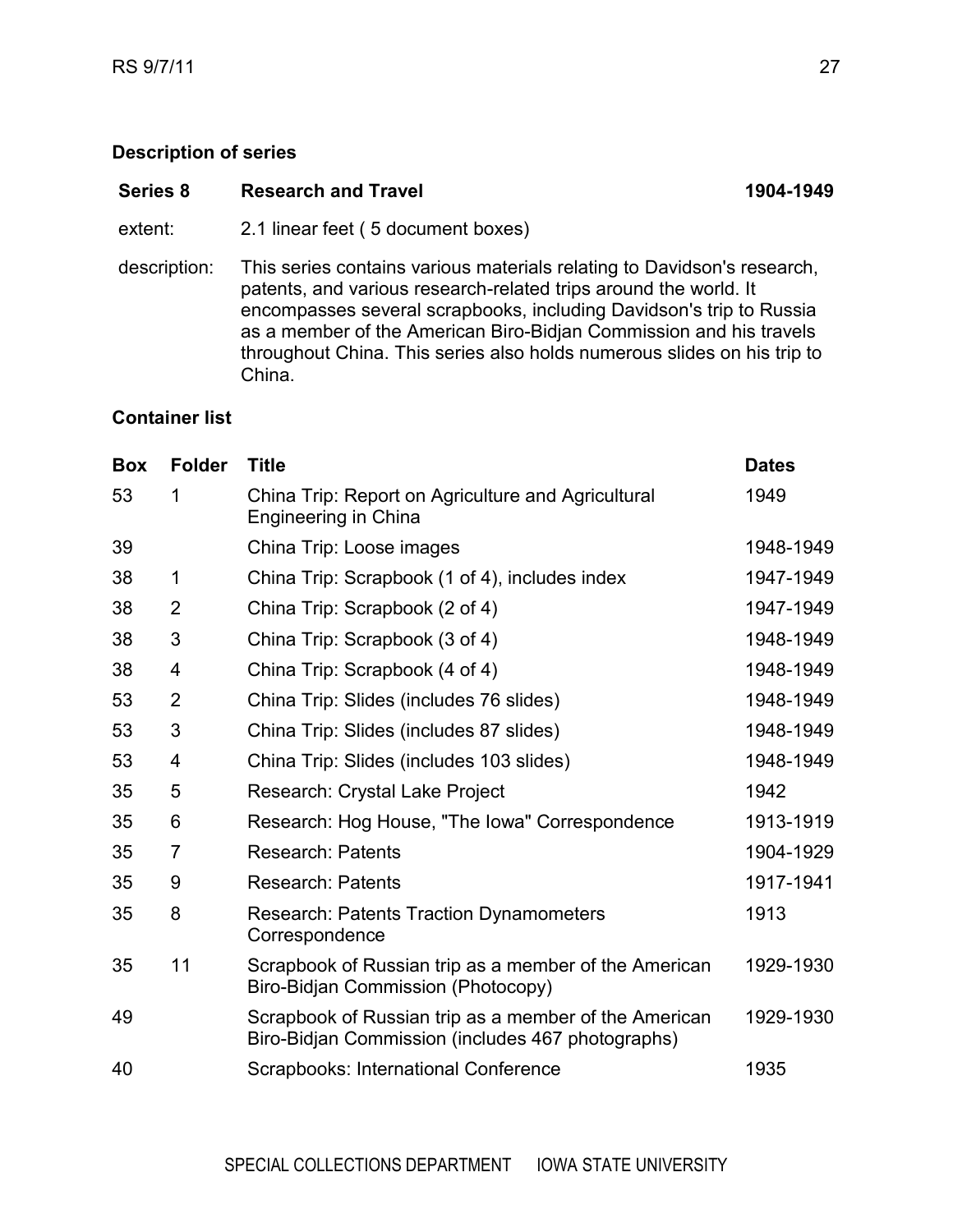#### <span id="page-27-0"></span>**Series 9 Iowa State College (University) and Departmental Records 1905-1955, undated**

extent: 1.26 linear feet (3 document boxes)

description: This series contains materials relating J.B. Davidson's work at Iowa State College (later known as Iowa State University). Along with Davidson's work in the Department of Agricultural Engineering, including budget records, course materials, enrollment numbers, and details on farm equipment, this series also contains Davidson's records on early graduates of the department. Furthermore, this series also holds Davidson's correspondence with other university departments such as the offices of the President and Treasurer.

| <b>Box</b> | <b>Folder</b>  | <b>Title</b>                                                                             | <b>Dates</b>          |
|------------|----------------|------------------------------------------------------------------------------------------|-----------------------|
| 36         | 1              | <b>Agriculture Division: Course of Study Committee</b><br>Correspondence and Minutes     | 1909                  |
| 36         | $\overline{2}$ | Agriculture Division: Course of Study Committee<br>Correspondence and Minutes            | 1909                  |
| 36         | 3              | <b>Experiment Station Bulletin: Correspondence</b>                                       | 1909-1927             |
| 36         | 4              | <b>Agricultural Engineering Station: Budget Reports</b>                                  | 1941-1943             |
| 36         | 5              | <b>Agricultural Engineering Station: Budget Records</b>                                  | 1936-1939             |
| 36         | 6              | <b>Agricultural Engineering Station: Budget Records</b>                                  | 1939-1940             |
| 36         | $\overline{7}$ | Agricultural Extension: Correspondence                                                   | 1906-1930             |
| 36         | 8              | Building information for Agricultural Engineering Hall:<br>Correspondence and Floor Plan | 1906-1914             |
| 36         | 9              | Building information: Davidson Hall                                                      | 1941-1942             |
| 36         | 10             | Campus Building and Structure: Correspondence                                            | 1910-1931             |
| 36         | 11             | Department's Blacksmith and Repair Service:<br>Correspondence                            | 1914-1927             |
| 36         | 12             | <b>Departmental Budget Reports</b>                                                       | 1906-1927,<br>undated |
| 37         | 1              | Departmental Budget Reports                                                              | 1928-1947             |
| 38         | 2              | Department of Agricultural Engineering: Correspondence                                   | 1909-1955             |
|            |                |                                                                                          |                       |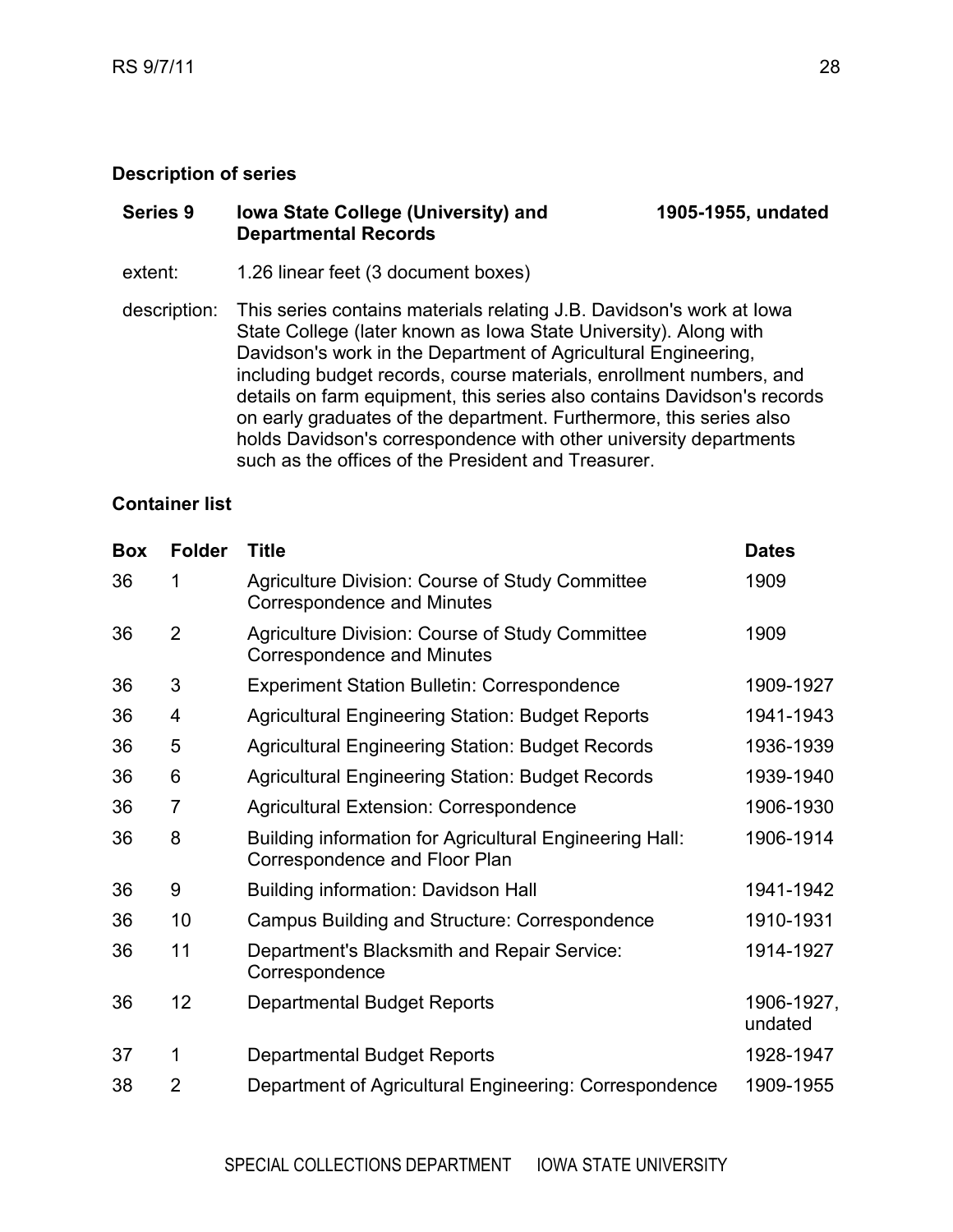| <b>Box</b> | <b>Folder</b> | <b>Title</b>                                                                                                | <b>Dates</b>          |
|------------|---------------|-------------------------------------------------------------------------------------------------------------|-----------------------|
| 38         | 3             | Department of Agricultural Engineering Course Fees:<br>Correspondence                                       | 1907-1920             |
| 38         | 4             | Department of Agricultural Engineering: Course Materials<br>AE 80: Agricultural Engineering Orientation     | 1925,<br>undated      |
| 38         | 5             | Department of Agricultural Engineering: Course Materials<br>Ag En 447 Agricultural Engineering Applications | undated               |
| 38         | 6             | Department of Agricultural Engineering: Course offering                                                     | 1905-1926             |
| 38         | 7             | Department of Agricultural Engineering: Enrollment<br><b>Numbers Correspondence</b>                         | 1915,<br>undated      |
| 38         | 8             | Department of Agricultural Engineering: Equipment and<br><b>Supplies</b>                                    | 1905-1930,<br>undated |
| 38         | 9             | Department of Agricultural Engineering: Farm Machine<br>Correspondence                                      | 1912-1929             |
| 38         | 10            | Department of Agricultural Engineering: Farm Leases                                                         | 1928, 1930            |
| 38         | 11            | Department of Agricultural Engineering: Graduates<br><b>Address Book</b>                                    | undated               |
| 38         | 12            | Department of Agricultural Engineering: Graduate:<br>Correspondence                                         | 1910-1926             |
| 38         | 13            | Department of Agricultural Engineering: Graduate<br>information sheets (1 of 2)                             | 1931                  |
| 38         | 14            | Department of Agricultural Engineering: Graduate<br>information sheets (2 of 2)                             | 1931                  |
| 38         | 15            | Department of Agricultural Engineering: Graduates 1916                                                      | 1916-1924             |
| 38         | 16            | Department of Agricultural Engineering: Graduates 1917<br>$A-G$                                             | 1914-1923             |
| 40         | $1 - 2$       | Agricultural Engineering Station, budget records                                                            | 1936-1941             |
| 41         | 2             | Department of Agricultural Engineering: Graduates 1910,<br>1912                                             | 1922-1923             |
| 41         | 3             | Department of Agricultural Engineering: Graduates 1913                                                      | 1913-1923,<br>undated |
| 41         | 4             | Department of Agricultural Engineering: Graduates 1914                                                      | 1916-1922,<br>undated |
| 41         | 5             | Department of Agricultural Engineering: Graduates 1915                                                      | 1919-1924,<br>undated |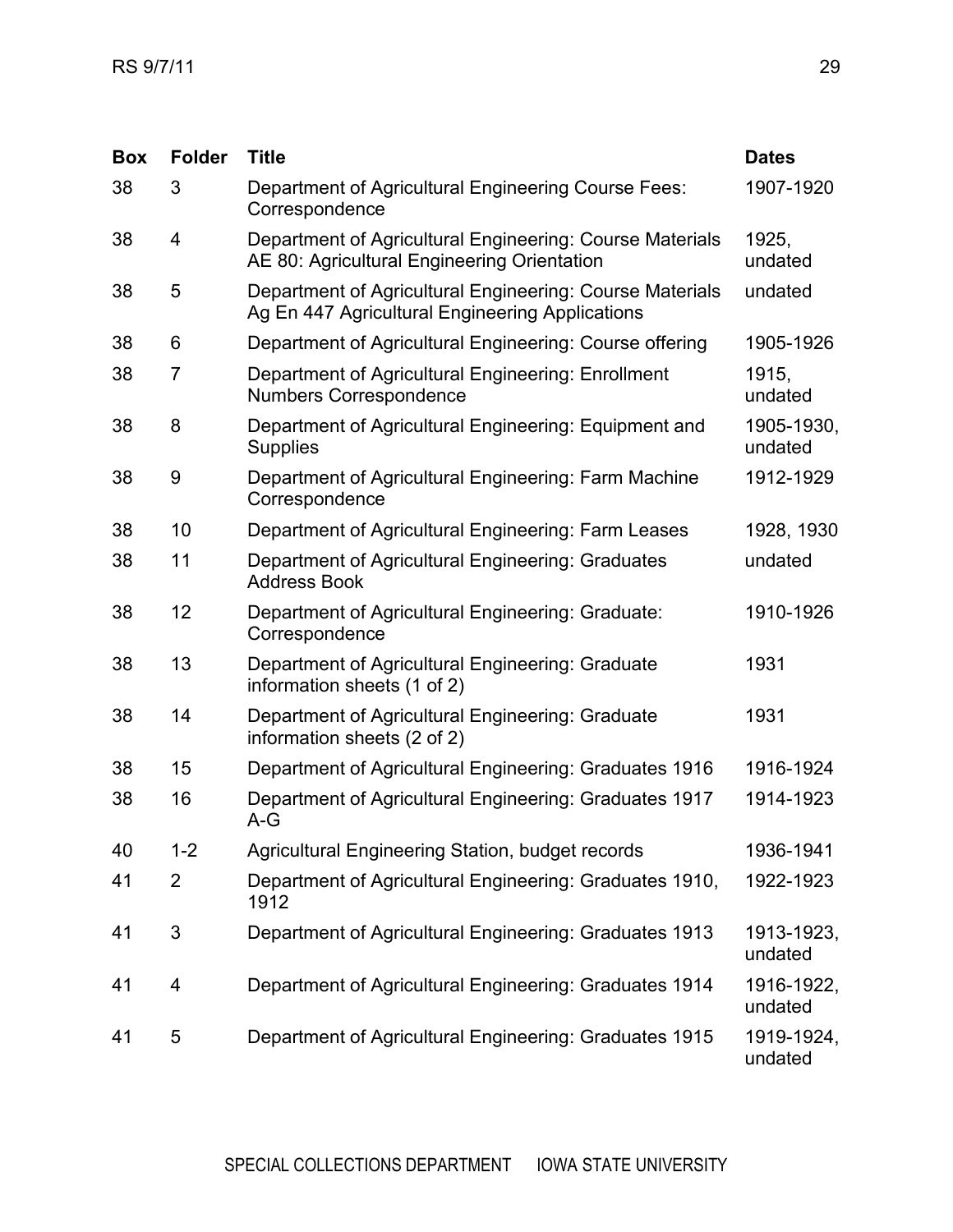| <b>Box</b> | <b>Folder</b>  | <b>Title</b>                                                                                     | <b>Dates</b>          |
|------------|----------------|--------------------------------------------------------------------------------------------------|-----------------------|
| 41         | 6              | Department of Agricultural Engineering: Graduates 1918-<br>1921                                  | 1918-1927             |
| 41         | $\overline{7}$ | Department of Agricultural Engineering: Graduates 1922                                           | 1919-1930,<br>undated |
| 41         | 8              | Department of Agricultural Engineering: Graduates 1923<br>$A-B$                                  | 1919-1926,<br>undated |
| 41         | 9              | Department of Agricultural Engineering: Graduates 1923<br>$C-Z$                                  | 1919-1926,<br>undated |
| 41         | 10             | Department of Agricultural Engineering: Graduates 1924<br>$A-C$                                  | 1922-1924             |
| 41         | 11             | Department of Agricultural Engineering: Graduates 1924<br>$C-Z$                                  | 1922-1924             |
| 54         | 1              | Department of Agricultural Engineering: Graduates 1925-<br>1926                                  | 1925-1926,<br>undated |
| 54         | $\overline{2}$ | Department of Agricultural Engineering: Graduates 1927                                           | 1924-1929,<br>undated |
| 54         | 3              | Department of Agricultural Engineering: Graduates 1928                                           | 1924-1929,<br>undated |
| 54         | 4              | Department of Agricultural Engineering: Graduates 1929                                           | 1924-1929,<br>undated |
| 54         | 5              | Department of Agricultural Engineering: History of<br>Department                                 | 1915-1926             |
| 54         | 6              | Department of Agricultural Engineering: Organization and<br>Joint Administration and Engineering | 1912-1914             |
| 54         | 7              | Department of Agricultural Engineering: Reports                                                  | 1905-1927             |
| 54         | 8              | Department of Agricultural Engineering: Scholarships                                             | 1912                  |
| 54         | 9              | Department of Agricultural Engineering: Short Courses                                            | 1909-1929             |
| 54         | 10             | Department of Agricultural Engineering: Staff Information                                        | 1912-1930             |
| 54         | 11             | Department of Agricultural Engineering: Staff and Faculty<br>Listings                            | 1914-1925             |
| 54         | 12             | Department of Agricultural Engineering: Student<br>Recruitment                                   | 1915-1925             |
| 54         | 13             | Department of Agricultural Engineering: Student Workers                                          | 1913-1927             |
| 54         | 14             | Department of Agricultural Engineering: Students                                                 | 1906-1915             |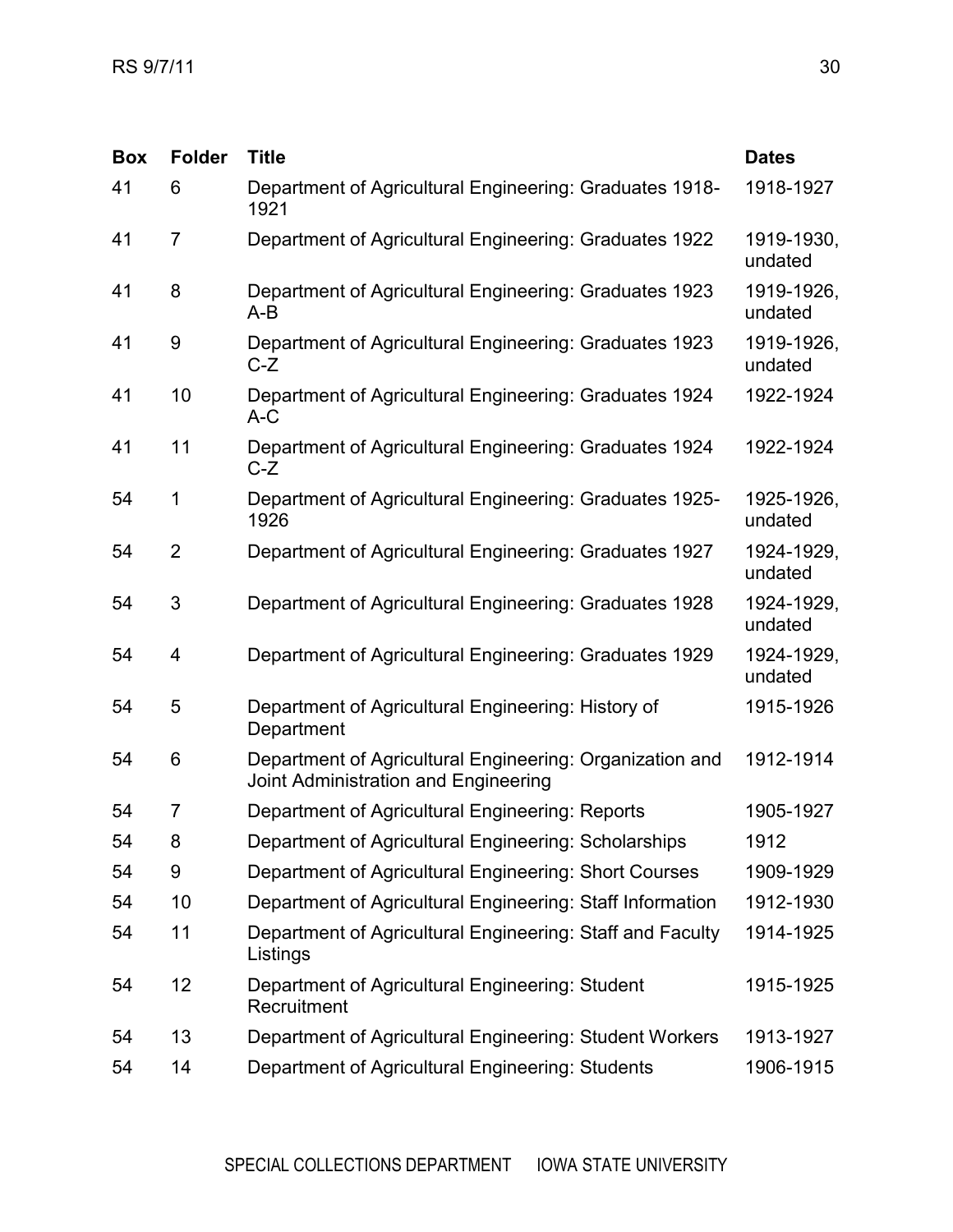| <b>Folder</b><br>Title<br><b>Box</b>                                            | <b>Dates</b> |
|---------------------------------------------------------------------------------|--------------|
| Department of Agricultural Engineering: Textbooks<br>15<br>54<br>Considered     | 1913-1921    |
| Department of Agricultural Engineering: Train Unloading<br>16<br>54<br>Platform | 1909-1914    |
| 54<br>17<br><b>Finance Committee Correspondence</b>                             | 1907-1930    |
| 18<br>Office of the President Correspondence<br>54                              | 1914-1929    |
| 54<br>19<br>Office of the Treasurer Correspondence                              | 1905-1930    |
| 54<br>20<br><b>Publicity Committee Correspondence</b>                           | 1913         |
| 54<br>21<br><b>Purchasing Committee Correspondence</b>                          | 1905-1907    |
| 54<br>22<br>Registrar's Office Correspondence                                   | 1905-1946    |

<span id="page-30-0"></span>

| Series 10    | <b>Slides</b>                                                                                                                                                                                                                               | <b>Undated</b> |
|--------------|---------------------------------------------------------------------------------------------------------------------------------------------------------------------------------------------------------------------------------------------|----------------|
| extent:      | 2.94 linear feet (7 card file boxes)                                                                                                                                                                                                        |                |
| description: | This series consists of conventional and lantern slides containing a<br>variety of images relating to agriculture and rural life, including rural<br>electrification, soil conservation, farm machinery, and slides of the<br>Soviet Union. |                |

| <b>Box</b> | <b>Envelope</b> | Title                                     | <b>Dates</b> |
|------------|-----------------|-------------------------------------------|--------------|
| 42         | $1 - 51$        | Soil Conservation (51 lantern slides)     | undated      |
| 42         | 52-65           | Rural Electrification (14 Iantern slides) | undated      |
| 42         | 66-89           | Farm Machinery (24 lantern slides)        | undated      |
| 43         | $1-28$          | Farm Machinery (28 lantern slides)        | undated      |
| 43         | 29-75           | Miscellaneous (47 lantern slides)         | undated      |
| 43         | 76-88           | Russia (13 lantern slides)                | undated      |
| 44         | $1 - 61$        | Russia (61 lantern sides)                 | undated      |
| 45         | $1 - 56$        | Russia (56 lantern slides)                | undated      |
| 45         | 57-85           | Automobiles (29 lantern slides)           | undated      |
| 46         | $1 - 19$        | Automobiles (19 lantern slides)           | undated      |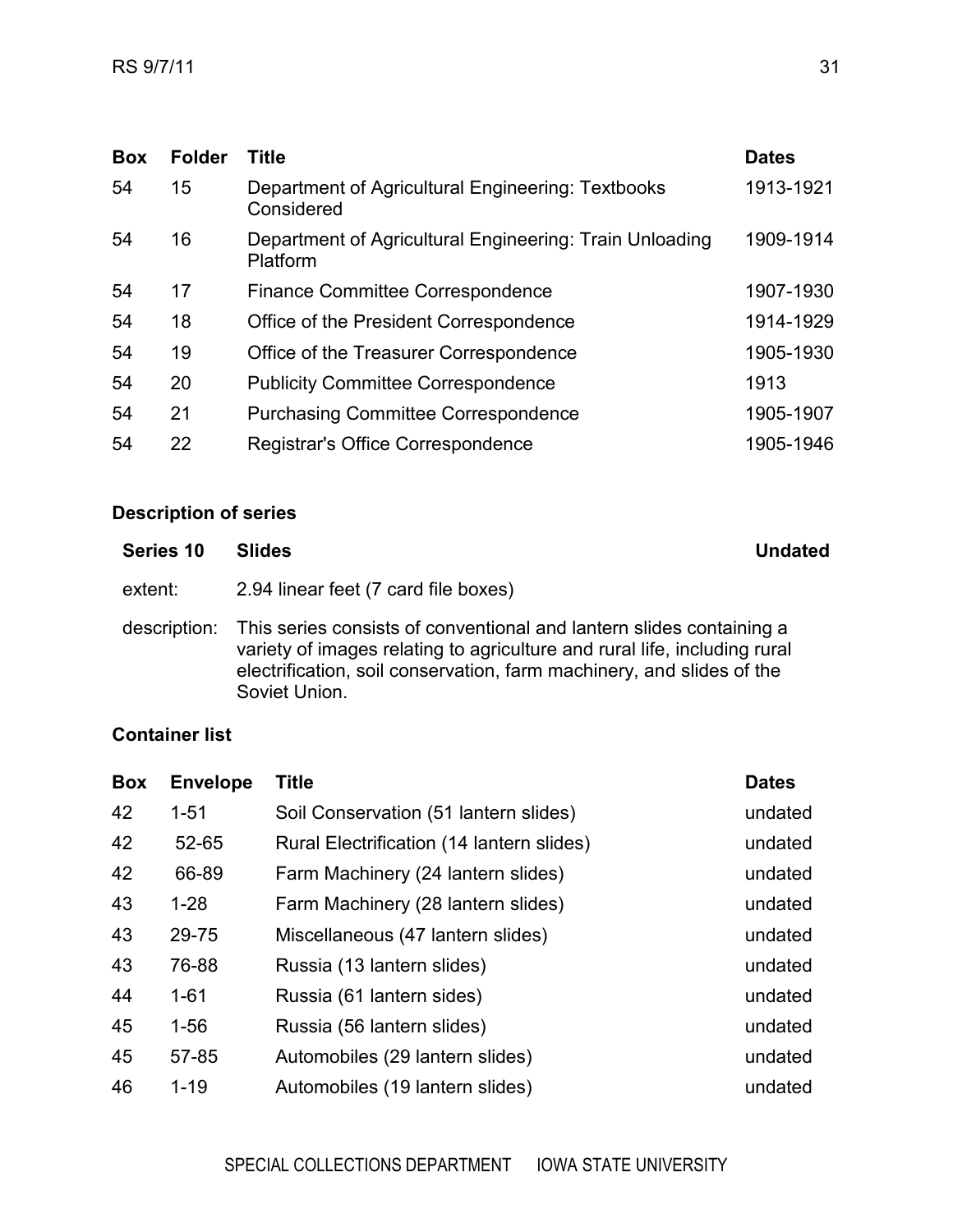| <b>Box</b> | <b>Envelope</b> | Title                             | <b>Dates</b> |
|------------|-----------------|-----------------------------------|--------------|
| 46         | $20 - 80$       | Europe (61 lantern slides)        | undated      |
| 47         | $1 - 16$        | Wind damage (16 lantern slides)   | undated      |
| 47         | $17 - 32$       | Corn crib (16 lantern slides)     | undated      |
| 47         | $33 - 53$       | Curved roof (21 lantern slides)   | undated      |
| 47         | 54-64           | Masonry roof (11 lantern slides)  | undated      |
| 47         | 65-83           | Gambrel roof (19 lantern slides)  | undated      |
| 48         | $1 - 2$         | Miscellaneous slides (156 slides) | undated      |

<span id="page-31-0"></span>

| Series 11 Negatives | 1905-1915, undated |
|---------------------|--------------------|
|---------------------|--------------------|

- extent: 1.84 linear feet (3 card file boxes)
- description: The series contains acetate and glass negatives comprising a variety of images relating to agriculture and rural life. Specific subjects include drainage, farm machinery, concrete fence posts, and C.A. Arnold's house plans. Many of the negatives have been categorized with Davidson's decimal system. Most of the negatives are also labeled as to where the prints can be found. Not all of negatives contain prints.

| <b>Box</b> | <b>Envelope</b> | <b>Title</b>                                          | <b>Dates</b> |
|------------|-----------------|-------------------------------------------------------|--------------|
| 22         | 3               | .70 Buildings<br>(2 b/w negatives)                    | undated      |
| 23         | 2               | .71 Dwellings<br>(2 b/w negatives                     | undated      |
| 22         | 5               | .70 Buildings<br>(2 b/w negatives)                    | undated      |
| 23         | 6               | .723 Barns<br>(4 b/w negatives)                       | undated      |
| 24         | 4               | .733 Barns<br>(1 b/w negative)                        | undated      |
| 28         | 5               | .91 Miscellaneous farm equipment<br>(5 b/w negatives) | undated      |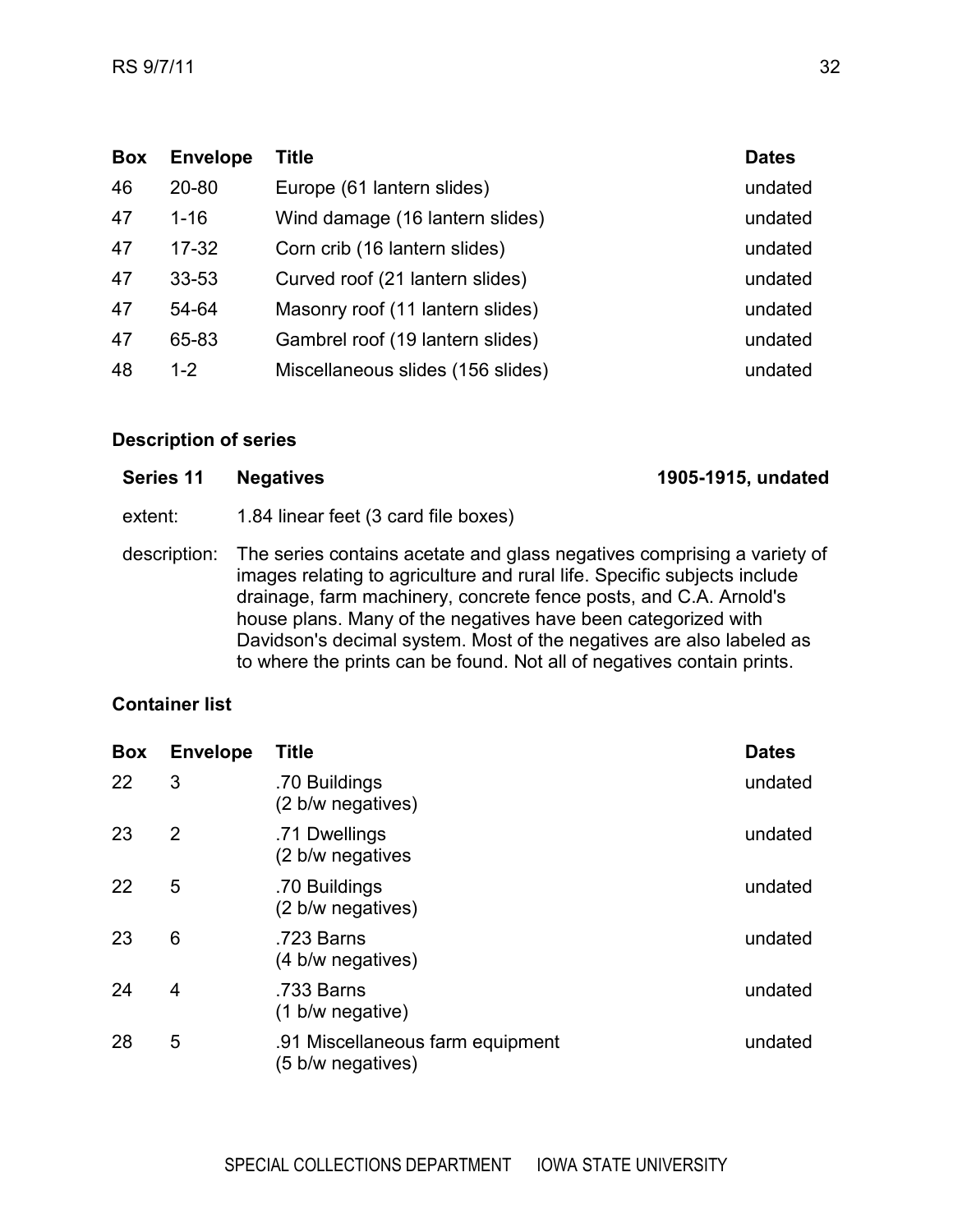| <b>Box</b> | <b>Envelope</b> | <b>Title</b>                                                                                                                          | <b>Dates</b> |
|------------|-----------------|---------------------------------------------------------------------------------------------------------------------------------------|--------------|
| 50         | 1               | Laying tile with hook 4/5 A67 (print is in box 16, folder<br>1) negative number 0068635, glass                                        | undated      |
| 50         | $\overline{2}$  | Protector for tile at terminus A68 (print is in box 16,<br>folder 1) negative number 0068636, glass                                   | undated      |
| 50         | 3               | Tools used in ditching and tiling A70 (print is in box<br>16, folder 1) negative number 0068637, glass                                | undated      |
| 50         | 4               | Method of leveling bottom of ditch 4/5 A71 (print is in<br>box 16, folder 1) negative number 0068638, glass                           | undated      |
| 50         | 5               | Covering tile in ditch with plow (front view) 4/5 A66<br>(print is in box 16, folder 2) negative number 0068639,<br>glass             | undated      |
| 50         | 6               | .221 Drainage (print is in box 16, folder 1) negative<br>number 0068640, glass                                                        | 1905 circa   |
| 50         | 7               | .221, Milford Township Drainage District No.32, Story<br>County, IA, (print is in box 16, folder 2) negative<br>number 0068641, glass | undated      |
| 50         | 8               | .224, Concrete culvert- Zumwalt Farm Soil Erosion,<br>(print is in box 16, folder 2) negative number 0068642,<br>glass                | undated      |
| 50         | 9               | .224, Soil erosion Oct. 1, 1914 barns of Zumwalt<br>Farm, (print is in box 16, folder 2) negative number<br>0068643, glass            | 1914         |
| 50         | 10              | Well boring machine, A1 (print is in box 16, folder 4)<br>negative number 006864, glass                                               | undated      |
| 50         | $11a-11c$       | .3216, Garden machinery, (print is in box 17, folder 5)<br>negative number 006865 (3 copies), glass                                   | undated      |
| 50         | 12              | C. A. Arnold House, first floor plan (print is in box 22,<br>folder 2) negative number 0068646, glass                                 | 1915         |
| 50         | 13              | C. A. Arnold House, second floor plan (print is in box<br>22, folder 2) negative number 0068647                                       | 1915         |
| 50         | 14              | C. A. Arnold House, kitchen and pantry floor plan<br>(print is in box 22, folder 2) negative number 0068648,<br>glass                 | 1915         |
| 50         | 15              | C. A. Arnold House, kitchen floor plans (print is in box<br>22, folder 2) negative number 0068649 (2 copies),<br>glass                | 1915         |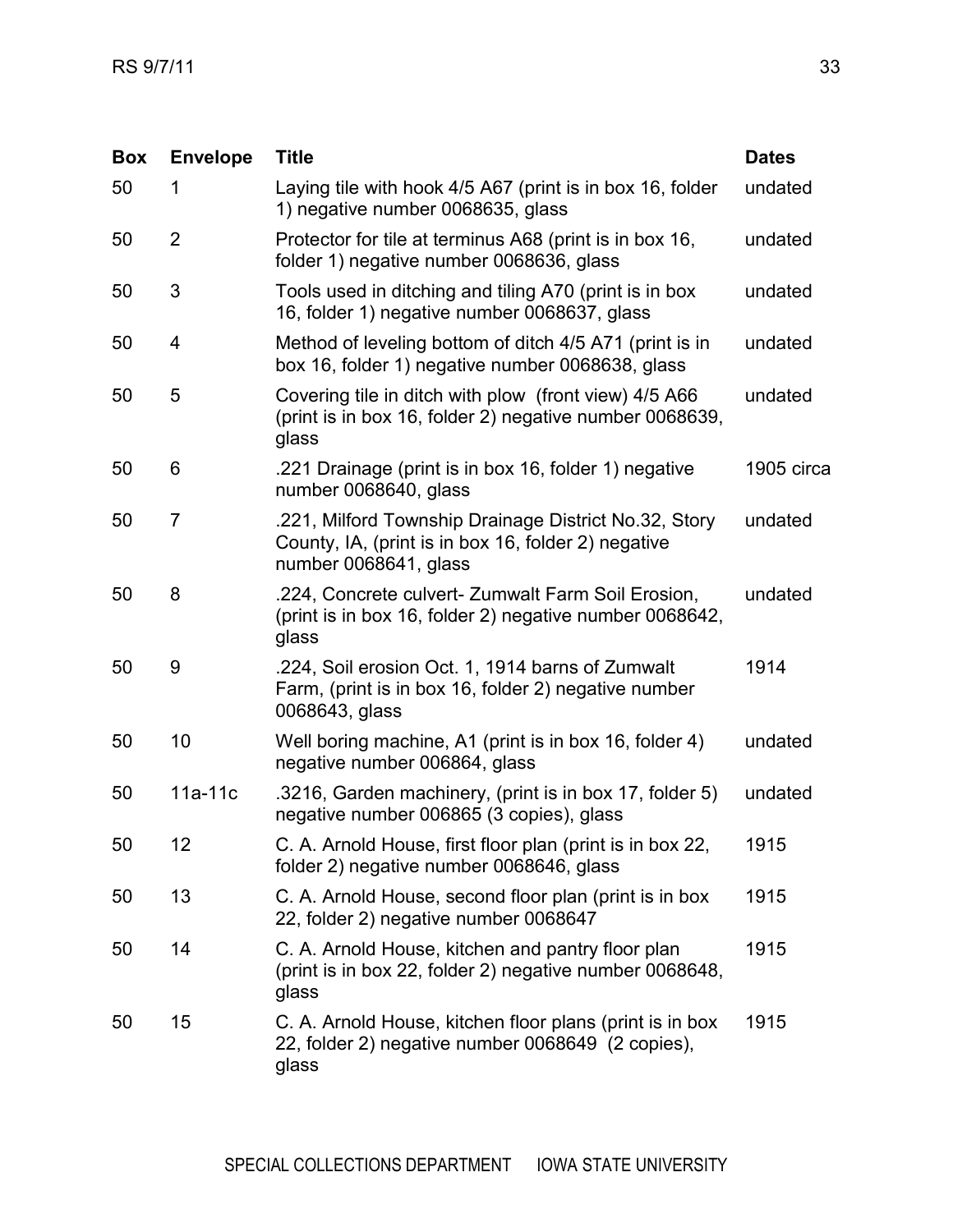| <b>Box</b> | <b>Envelope</b> | <b>Title</b>                                                                                                                         | <b>Dates</b> |
|------------|-----------------|--------------------------------------------------------------------------------------------------------------------------------------|--------------|
| 50         | 16              | C. A. Arnold House, kitchen and pantry floor plans<br>(print is in box 22, folder 2) negative number 0068650,<br>glass               | 1915         |
| 50         | 17              | .77631, Concrete posts, March 1914, (print is in box<br>25, folder 3) negative number 0068651, glass                                 | 1914         |
| 50         | 18              | .77631, Concrete posts, March 1914, (print is in box<br>25, folder 3) negative number 0068652 (top right<br>corner is broken), glass | 1914         |
| 50         | 19              | .77631, Concrete posts, March 1914, (print is in box<br>25, folder 3) negative number 0068653, glass                                 | 1914         |
| 50         | 20              | .77631, Concrete posts, March 1914, (print is in box<br>25, folder 3) negative number 0068654, glass                                 | 1914         |
| 50         | 21              | .77631, Concrete posts, March 1914, (print is in box<br>25, folder 3) negative number 0068655, glass                                 | 1914         |
| 50         | 22a, 22b        | .77631, Concrete posts, September 1914, (print is in<br>box 25, folder 3) negative number 0068656 (2 copies),<br>glass               | 1914         |
| 50         | 23              | .77631, Concrete posts, September 1914, (print is in<br>box 25, folder 3) negative number 0068657, glass                             | 1914         |
| 50         | 24              | .77631, Cement post showing failure, May 22, 1914,<br>(print is in box 25, folder 3) negative number 0068658<br>(2 copies)           | 1914         |
| 50         | 25              | .77631, Cement post showing failure, May 22, 1914,<br>(print is in box 25, folder 3) negative number 0068659,<br>glass               | 1914         |
| 50         | 26              | .77631, Concrete fence posts, September 1914, (print<br>is in box 25, folder 4) negative number 0068660, glass                       | 1914         |
| 50         | 27              | .77631, Concrete fence posts, September 1914, (print<br>is in box 25, folder 4) negative number 0068661, glass                       | 1914         |
| 50         | 28a, 28b        | .77631, Concrete fence posts, September 1914, (print<br>is in box 25, folder 4) negative number 0068662 (2)<br>copies), glass        | 1914         |
| 50         | 29a, 28b        | Homemade steel form for concrete posts, .77631<br>(print is in box 25, folder 4) negative number 0068663<br>(2 copies), glass        | undated      |
| 50         | 30              | .77631, Test of cement post, April 10, 1914, (print is in<br>box 25, folder 4) negative number 0068663, glass                        | 1914         |